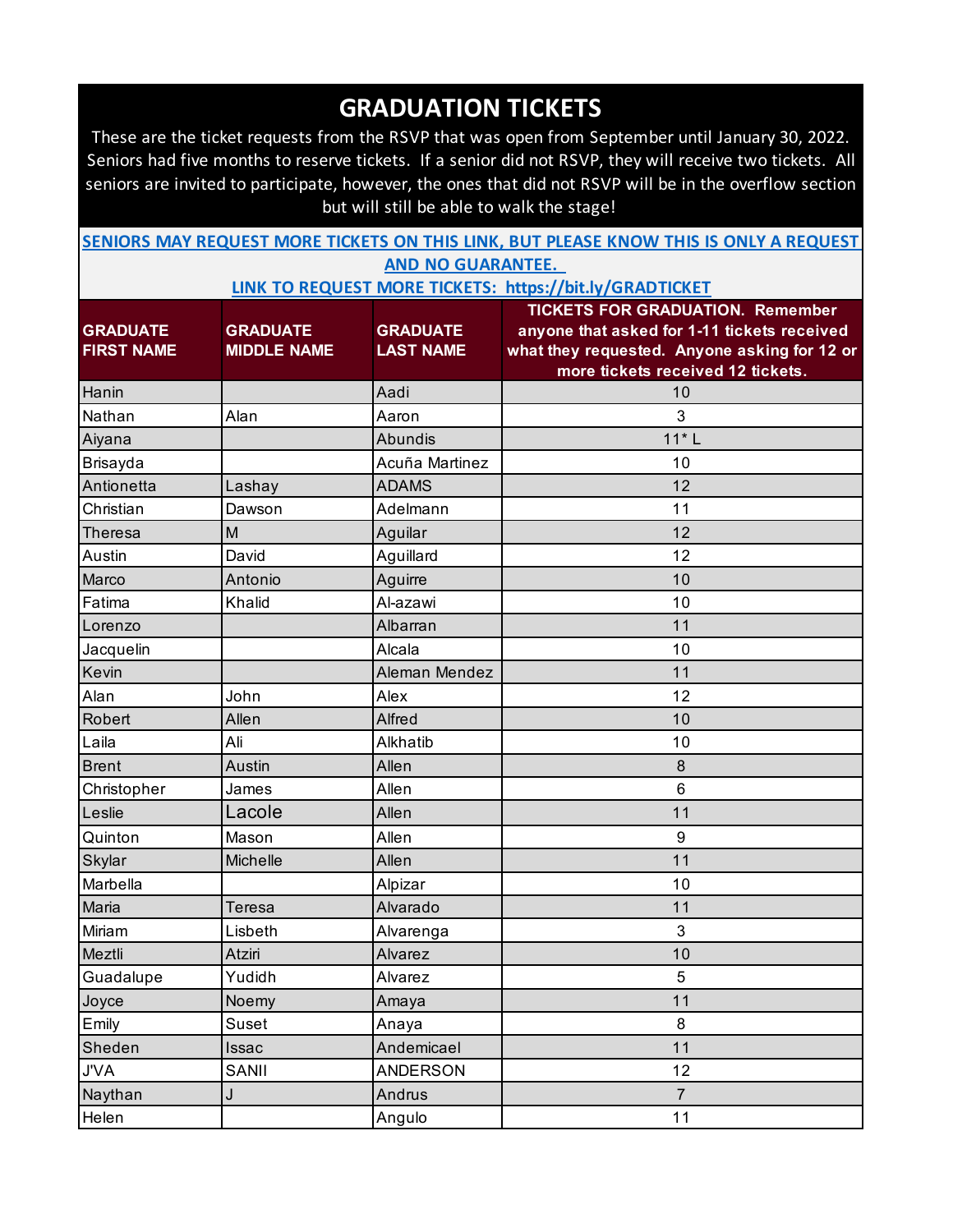These are the ticket requests from the RSVP that was open from September until January 30, 2022. Seniors had five months to reserve tickets. If a senior did not RSVP, they will receive two tickets. All seniors are invited to participate, however, the ones that did not RSVP will be in the overflow section but will still be able to walk the stage!

| SENIORS MAY REQUEST MORE TICKETS ON THIS LINK, BUT PLEASE KNOW THIS IS ONLY A REQUEST |  |                          |  |  |  |
|---------------------------------------------------------------------------------------|--|--------------------------|--|--|--|
|                                                                                       |  | <b>AND NO GUARANTEE.</b> |  |  |  |

|                                      |                                       |                                     | <b>TICKETS FOR GRADUATION. Remember</b>                                                     |
|--------------------------------------|---------------------------------------|-------------------------------------|---------------------------------------------------------------------------------------------|
| <b>GRADUATE</b><br><b>FIRST NAME</b> | <b>GRADUATE</b><br><b>MIDDLE NAME</b> | <b>GRADUATE</b><br><b>LAST NAME</b> | anyone that asked for 1-11 tickets received<br>what they requested. Anyone asking for 12 or |
|                                      |                                       |                                     | more tickets received 12 tickets.                                                           |
| Lesly                                | Yessenia                              | Arciniega                           | 9                                                                                           |
| Lenny                                |                                       | Arellano                            | 6                                                                                           |
| Tania                                | Rocio                                 | Arellano                            | 5                                                                                           |
| Kenneth                              |                                       | Arenas                              | 11                                                                                          |
| Leandro                              | Edmond                                | Argueta-Juarez                      | 12                                                                                          |
| Eduardo                              |                                       | Arias Bonilla                       | $\overline{\mathbf{4}}$                                                                     |
| Felipe                               | Alexander                             | Armenta                             | 11                                                                                          |
| Madalyn                              | Casey M                               | Armstrong                           | 10                                                                                          |
| Chassity                             | <b>Nicole</b>                         | Arnold                              | $\mathfrak{S}$                                                                              |
| Devin                                | Samuel                                | Arredondo                           | 12                                                                                          |
| Giselle                              |                                       | Arriaga                             | 11                                                                                          |
| <b>Britani</b>                       | Lloselin                              | Avila                               | $\boldsymbol{9}$                                                                            |
| Daniel                               |                                       | Avila                               | $\overline{7}$                                                                              |
| Ring                                 |                                       | Awm                                 | 12                                                                                          |
| Irma                                 |                                       | <b>Bahena</b>                       | $\boldsymbol{9}$                                                                            |
| Nancy                                |                                       | Banda Aguilar                       | 6                                                                                           |
| Elisha                               | Cassidy                               | <b>Banegas</b>                      | 12                                                                                          |
| Georgette                            | Kaleyah                               | Bangoura                            | 6                                                                                           |
| LaMarcus                             | Calvin                                | <b>Banks</b>                        | 12                                                                                          |
| Mataiya                              | Kymbriana                             | <b>Barber</b>                       | 11                                                                                          |
| William                              | Ericson                               | <b>Barnes</b>                       | $11*L$                                                                                      |
| Faith                                | Lee                                   | <b>Bamfield</b>                     | 6                                                                                           |
| Izaac                                | Antonio                               | <b>Barrera</b>                      | 11                                                                                          |
| Joyce                                |                                       | Barrett-Watson                      | 11                                                                                          |
| Jazmyn                               | Nicole                                | <b>Barrientos</b>                   | $\boldsymbol{9}$                                                                            |
| jennifer                             |                                       | Barron Herrera                      | 5                                                                                           |
| Luis                                 | Angel                                 | Bartolo                             | 5                                                                                           |
| Hayli                                | Michelle                              | <b>Bartruff</b>                     | 11                                                                                          |
| Mackenzie                            | Renee                                 | <b>Bass</b>                         | 11                                                                                          |
| Bryan                                | Aguilar                               | <b>Bautista</b>                     | $\mathfrak{S}$                                                                              |
| Jovani                               |                                       | <b>Bautista</b>                     | $6\phantom{.}$                                                                              |
| John                                 | Thang                                 | Bawi lian                           | 12                                                                                          |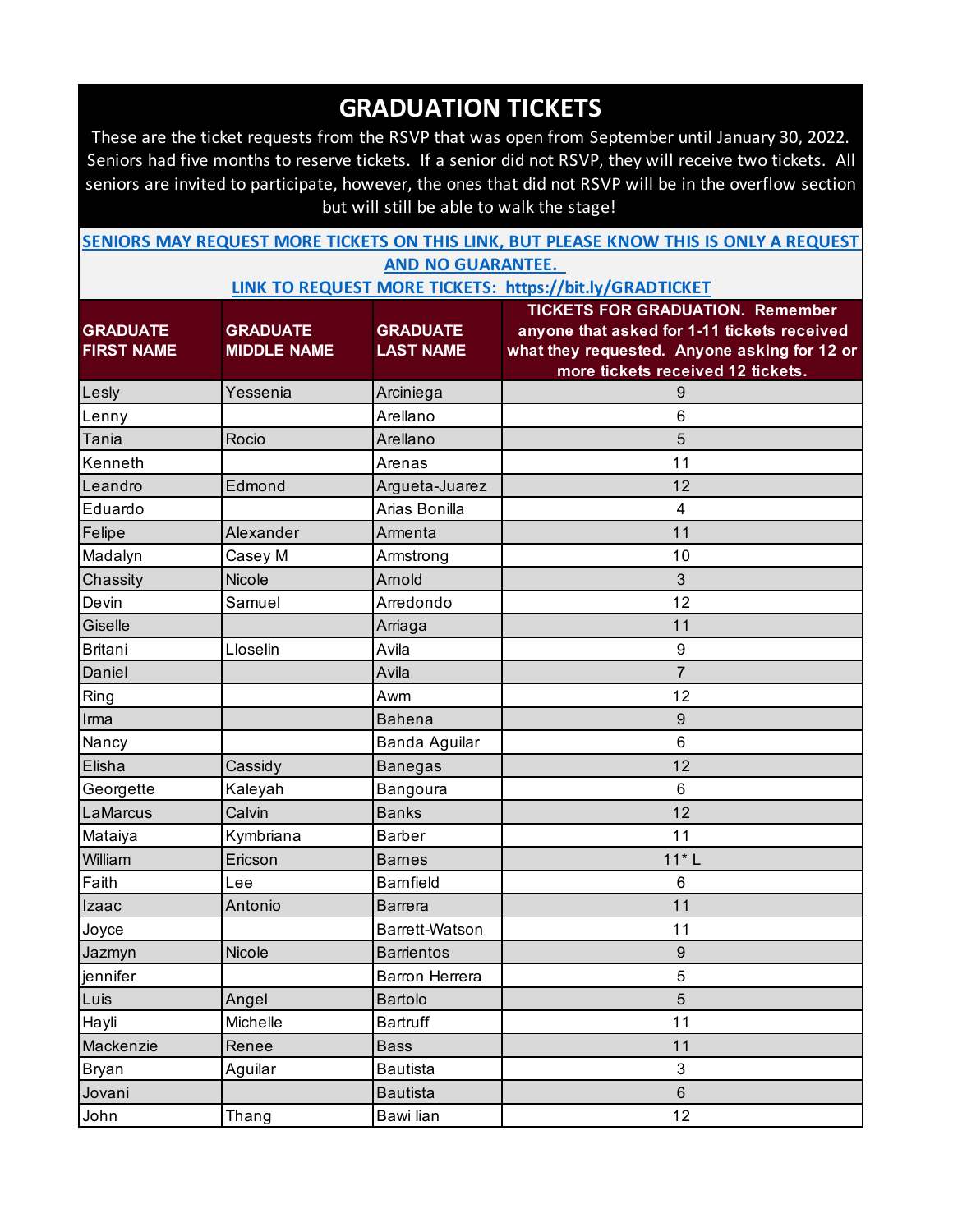These are the ticket requests from the RSVP that was open from September until January 30, 2022. Seniors had five months to reserve tickets. If a senior did not RSVP, they will receive two tickets. All seniors are invited to participate, however, the ones that did not RSVP will be in the overflow section but will still be able to walk the stage!

| SENIORS MAY REQUEST MORE TICKETS ON THIS LINK, BUT PLEASE KNOW THIS IS ONLY A REQUEST |                          |  |  |  |
|---------------------------------------------------------------------------------------|--------------------------|--|--|--|
|                                                                                       | <b>AND NO GUARANTEE.</b> |  |  |  |

|                   |                    |                        | <b>TICKETS FOR GRADUATION. Remember</b>      |
|-------------------|--------------------|------------------------|----------------------------------------------|
| <b>GRADUATE</b>   | <b>GRADUATE</b>    | <b>GRADUATE</b>        | anyone that asked for 1-11 tickets received  |
| <b>FIRST NAME</b> | <b>MIDDLE NAME</b> | <b>LAST NAME</b>       | what they requested. Anyone asking for 12 or |
|                   |                    |                        | more tickets received 12 tickets.            |
| Sara              | Teresa             | Beesinger              | 10                                           |
| Alex              | Saber              | <b>Belmarez</b>        | 8                                            |
| Aslhey            | Dalain             | <b>Beltran Benitez</b> | 11                                           |
| Amara             | Marion             | Ben                    | 12                                           |
| Lasalle           |                    | <b>Benavides</b>       | 12                                           |
| <b>Breanna</b>    | <b>Bernice</b>     | Benavides-<br>dobbs    | 11                                           |
| Alexandra         |                    | <b>Benitez</b>         | 9                                            |
| Kimberly          | Ashlyn             | <b>Benitez Romero</b>  | 6                                            |
| Kentrell          | Leon               | <b>Bennett</b>         | 9                                            |
| Justin            | Deandre            | Bermeo                 | 10                                           |
| Novi              | <b>Bree</b>        | Bernal-Brown           | $11*L$                                       |
| Lal               | Thawng             | <b>Bik</b>             | 5                                            |
| Van               | Lian               | <b>Bik</b>             | 10                                           |
| Landon            | Lee                | <b>Blake</b>           | 11                                           |
| Darwin            | Ariel              | <b>Bonilla</b>         | 4                                            |
| evelyn            | baneza             | bonilla                | 1                                            |
| Evan              | Xavier             | <b>Bookout</b>         | 3                                            |
| Riley             | Ira                | <b>Borchardt</b>       | 8                                            |
| Alexander         |                    | Borjas Trevino         | 4                                            |
| Aubrey            | michelle           | <b>Bowers</b>          | 11                                           |
| Joscelyn          | Patrice            | Bowman                 | 12                                           |
| Daniel            | Kenneth            | Boyden                 | 4                                            |
| Jaden             | Richard            | <b>Bradley</b>         | 12                                           |
| Jacob             | Martin             | <b>Braswell</b>        | 7                                            |
| Kaylee            | Ann                | <b>Bratovich</b>       | 5                                            |
| Mauricio          | Alonso             | <b>Bravo</b>           | 11                                           |
| Vincent           | Mckenily           | <b>Bray</b>            | $6\phantom{.}$                               |
| Liberty           | <b>Belle</b>       | <b>Briscoe</b>         | 12                                           |
| Anahi             |                    | <b>Briseno</b>         | $5\phantom{.}$                               |
| Trinity           | Lena Raine         | <b>Brizendine</b>      | 12                                           |
| Garrett           | William            | <b>Brooks</b>          | $7^*$ L                                      |
| Elijah            | Scott              | <b>Brooks</b>          | 12                                           |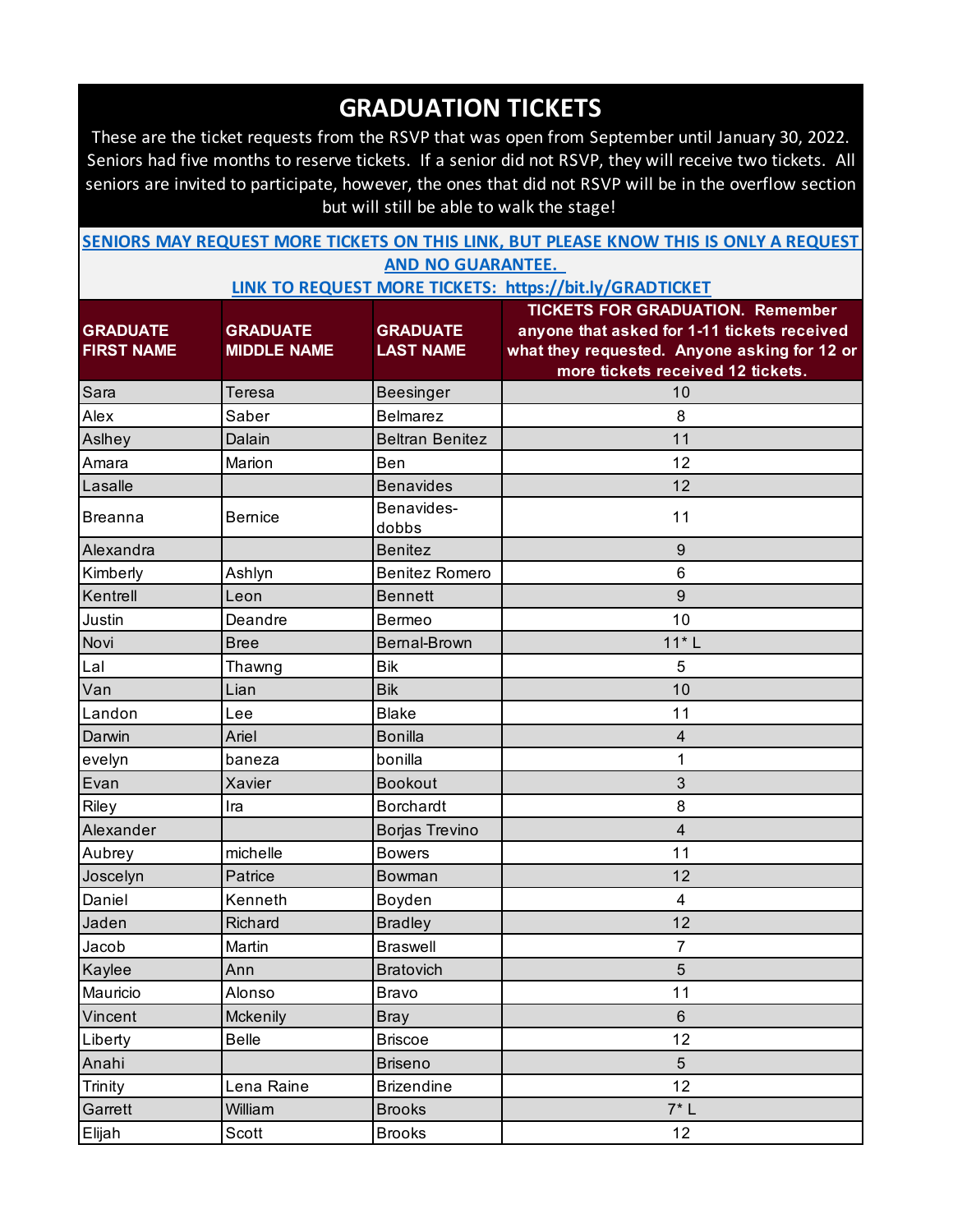These are the ticket requests from the RSVP that was open from September until January 30, 2022. Seniors had five months to reserve tickets. If a senior did not RSVP, they will receive two tickets. All seniors are invited to participate, however, the ones that did not RSVP will be in the overflow section but will still be able to walk the stage!

| SENIORS MAY REQUEST MORE TICKETS ON THIS LINK, BUT PLEASE KNOW THIS IS ONLY A REQUEST |  |                          |  |  |  |
|---------------------------------------------------------------------------------------|--|--------------------------|--|--|--|
|                                                                                       |  | <b>AND NO GUARANTEE.</b> |  |  |  |

|                   |                    |                      | <b>TICKETS FOR GRADUATION. Remember</b>      |
|-------------------|--------------------|----------------------|----------------------------------------------|
| <b>GRADUATE</b>   | <b>GRADUATE</b>    | <b>GRADUATE</b>      | anyone that asked for 1-11 tickets received  |
| <b>FIRST NAME</b> | <b>MIDDLE NAME</b> | <b>LAST NAME</b>     | what they requested. Anyone asking for 12 or |
|                   |                    |                      | more tickets received 12 tickets.            |
| Jaden             | Paul               | <b>Brown</b>         | 5                                            |
| Justin            | Taylor             | <b>Brown</b>         | $12*$ L                                      |
| TayeShawn         | Paul               | <b>Brown</b>         | 12                                           |
| TeLynn            | Patriece           | <b>Bruce</b>         | 11                                           |
| Alyssa            | Kathryn            | <b>Bryant</b>        | $\boldsymbol{8}$                             |
| Jacob             | Cristopher Robert  | Buentipo-<br>Gorman  | 4                                            |
| Aaron             | Preston            | <b>Buhler</b>        | 11                                           |
| Mykyla            | Renae              | <b>Buie</b>          | 10                                           |
| Angelina          | Leah               | <b>Burkette</b>      | 11                                           |
| Allan             | Oliver             | <b>Busby</b>         | $\overline{7}$                               |
| Jasmine           | Renee              | <b>Bustos</b>        | 12                                           |
| Jayla             | Sunnia             | <b>Butler</b>        | 12                                           |
| Mariah            | Renea              | <b>Butler</b>        | 10                                           |
| Alexander         | James              | <b>Byrd</b>          | 8                                            |
| Ximena            | Carmona            | Cabrera              | $6\phantom{1}$                               |
| Angelo            | Guadalupe          | Calixto              | 8                                            |
| Jayden            | Imani              | Calloway- Brown      | 10                                           |
| Abel              | Gonzalez           | Camacho              | $11*L$                                       |
| Naveah            | Sanaa Elizabeth    | Campbell             | 10                                           |
| luis              | alberto            | campos               | 11                                           |
| Joana             | Judith             | Candelas             | 11                                           |
| Ella              | Renee              | Cannon               | $\overline{4}$                               |
| Jonathan          |                    | Cantor               | 11                                           |
| Ashley            | Adalay             | Cantoran             | 11                                           |
| Emilia            |                    | Cantoran             | 12                                           |
| Marc              | Anthony            | Cantoran             | 11                                           |
| <b>FAITH</b>      | Lynn               | Capehart             | 10                                           |
| Kennedie          |                    | Caples               | 12                                           |
| Josie Marie       | Publico            | Caraecle             | $\overline{7}$                               |
| <b>GABRIEL</b>    | <b>FAUSTINO</b>    | CARBAJAL             | 10                                           |
| Cristhal          |                    | Cardenas<br>Gonzalez | $\overline{5}$                               |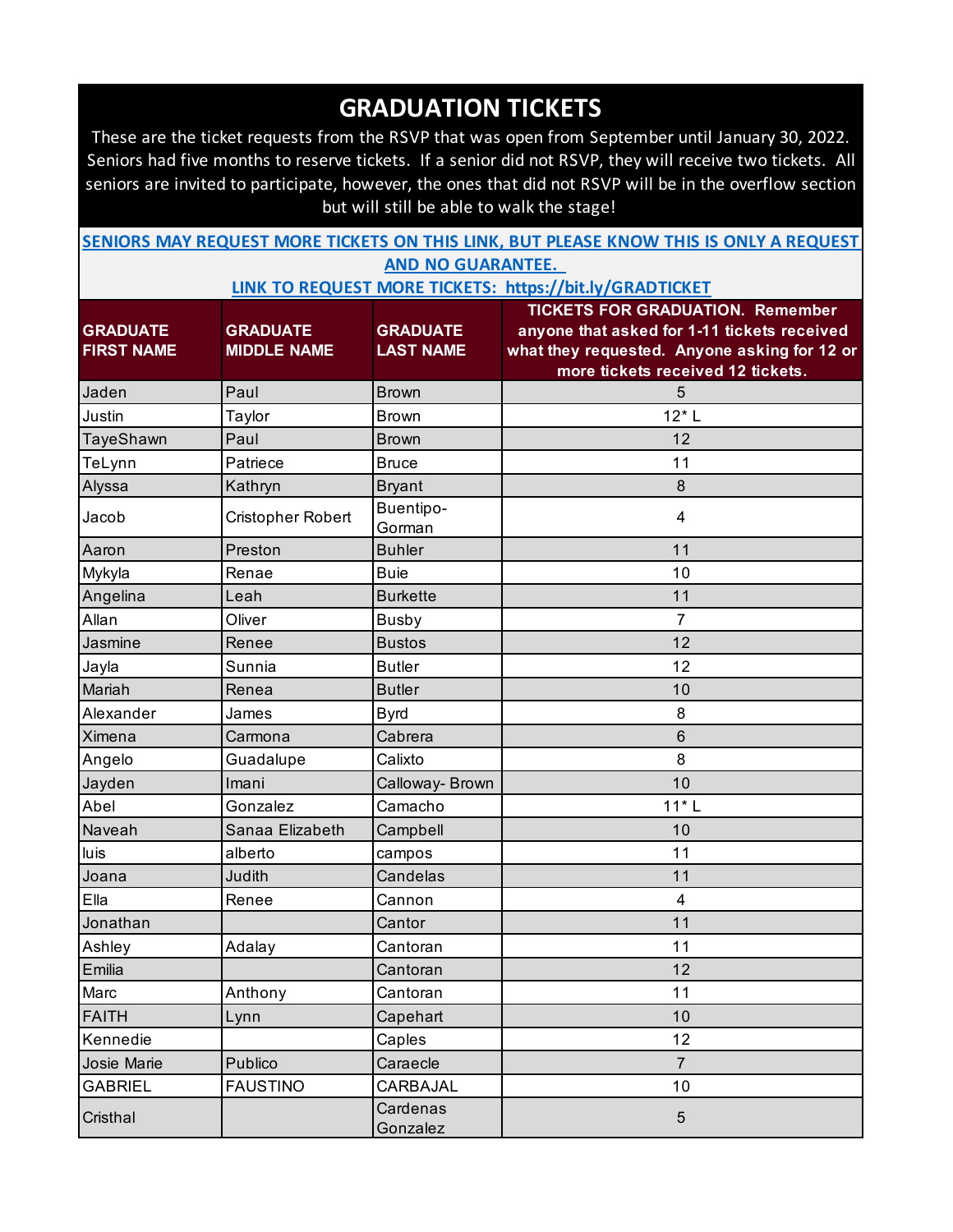These are the ticket requests from the RSVP that was open from September until January 30, 2022. Seniors had five months to reserve tickets. If a senior did not RSVP, they will receive two tickets. All seniors are invited to participate, however, the ones that did not RSVP will be in the overflow section but will still be able to walk the stage!

| SENIORS MAY REQUEST MORE TICKETS ON THIS LINK, BUT PLEASE KNOW THIS IS ONLY A REQUEST |                          |  |  |  |
|---------------------------------------------------------------------------------------|--------------------------|--|--|--|
|                                                                                       | <b>AND NO GUARANTEE.</b> |  |  |  |

|                   |                    |                  | <b>TICKETS FOR GRADUATION. Remember</b>      |
|-------------------|--------------------|------------------|----------------------------------------------|
| <b>GRADUATE</b>   | <b>GRADUATE</b>    | <b>GRADUATE</b>  | anyone that asked for 1-11 tickets received  |
| <b>FIRST NAME</b> | <b>MIDDLE NAME</b> | <b>LAST NAME</b> | what they requested. Anyone asking for 12 or |
|                   |                    |                  | more tickets received 12 tickets.            |
| <b>Briana</b>     |                    | Cardona          | 7                                            |
| Edward            | Harwood            | Carnal           | 12                                           |
| Jaiden            |                    | Carr             | 10                                           |
| Horacio           |                    | Carranza         | 9                                            |
| Alexis            | Aquino             | Carreon          | $6\phantom{1}$                               |
| Luis              | Fernando           | Carrillo         | 11                                           |
| Sergio            |                    | Carrillo Flores  | 12                                           |
| Gavin             | <b>Mikel Henry</b> | Carruth          | 11                                           |
| Oliver            | Alexander          | Cartagena        | 8                                            |
| Damesha           | <b>Brianna</b>     | Carter           | 11                                           |
| Ja'Leah           | Monique Lavette    | Carter           | 12                                           |
| Tre'zur           | Mykia-Lee          | Carter           | 11                                           |
| Adam              | James              | Casarez          | $6*L$                                        |
| Daniela           | Alejandra          | Casciani Sanoja  | 10                                           |
| Daniel            | Tyler              | Castaneda        | 12                                           |
| Michael           | Santolie           | Castaneda        | 3                                            |
| Micaela           | Jael               | Castellon        | 11                                           |
| <b>CYNTHIA</b>    |                    | <b>CASTILLO</b>  | 5                                            |
| Claudia           | Yuliana            | Castillo         | $\overline{7}$                               |
| Hazell            | Josseline          | Castillo         | 10                                           |
| Margarita         |                    | Castrejon        | 12                                           |
| Arianna           | Nicole             | Castro           | 9                                            |
| Logan             | Yarlye             | Catalan          | $6\phantom{1}$                               |
| Karlo             | Calvin             | Cathey Jr.       | 10                                           |
| Jose              |                    | Ceja             | 8                                            |
| Manuel            |                    | Cendejas         | 4                                            |
| Bryan             |                    | Cervantes        | 5                                            |
| <b>Tyler</b>      | Henry              | Ceurvels         | $\overline{7}$                               |
| Victor            |                    | Cha              | $\overline{7}$                               |
| Jorge             | Alberto            | Chami            | $\boldsymbol{8}$                             |
| Gavin             | Dominick           | Chavarria        | 12                                           |
| Daisy             | Carolina           | Chavez           | 11                                           |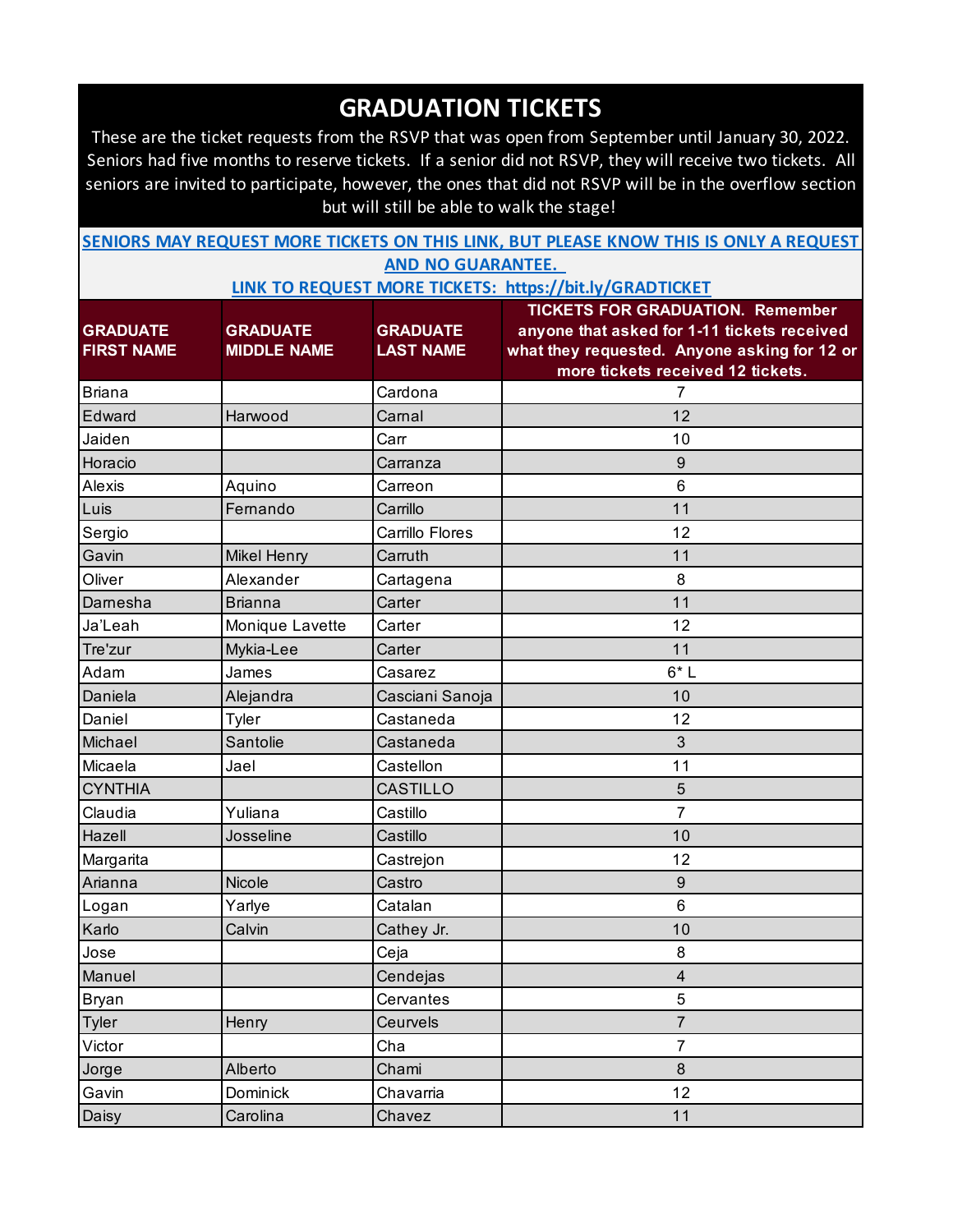These are the ticket requests from the RSVP that was open from September until January 30, 2022. Seniors had five months to reserve tickets. If a senior did not RSVP, they will receive two tickets. All seniors are invited to participate, however, the ones that did not RSVP will be in the overflow section but will still be able to walk the stage!

| SENIORS MAY REQUEST MORE TICKETS ON THIS LINK, BUT PLEASE KNOW THIS IS ONLY A REQUEST |                          |  |  |  |
|---------------------------------------------------------------------------------------|--------------------------|--|--|--|
|                                                                                       | <b>AND NO GUARANTEE.</b> |  |  |  |

|                   |                    |                  | <b>TICKETS FOR GRADUATION. Remember</b>      |
|-------------------|--------------------|------------------|----------------------------------------------|
| <b>GRADUATE</b>   | <b>GRADUATE</b>    | <b>GRADUATE</b>  | anyone that asked for 1-11 tickets received  |
| <b>FIRST NAME</b> | <b>MIDDLE NAME</b> | <b>LAST NAME</b> | what they requested. Anyone asking for 12 or |
|                   |                    |                  | more tickets received 12 tickets.            |
| Johan             |                    | Chavez           | 12                                           |
| Maribel           |                    | Chavez           | 12                                           |
| Andres            |                    | Chavez           | 9                                            |
|                   |                    | Hernandez        |                                              |
| Evelyn            |                    | Chávez Ochoa     | 5                                            |
| Juanita           |                    | Chavira          | 11                                           |
| Martha            |                    | Chihuahua        | $9\,$                                        |
|                   |                    | Alvarado         |                                              |
| Ruda              | <b>Biak</b>        | Chin             | 9                                            |
| Van               | Par                | Chin             | 11                                           |
| Nathan            | Dewayne            | Chism            | 8                                            |
| Yaylin            | Maritza            | Cho Chiquin      | 11                                           |
| Van               | Lian               | Chum             | 6                                            |
| Par Sung          | Mawi               | Chuntei          | 12                                           |
| Ngun              | Za                 | Cin              | 8                                            |
| Eduardo           | Rafael             | Cisneros         | $\overline{7}$                               |
| Yaneth            |                    | Climaco Lopez    | 7                                            |
| Rodney            | Keon               | Coleman          | 11                                           |
| Hayle             | Elizabeth          | Collendrina      | 12                                           |
| Jayden            | <b>Malik</b>       | Cone             | 12                                           |
| Keira             | Anne               | Conner           | 10                                           |
| <b>Bryan</b>      | <b>Steven</b>      | Coreas           | 9                                            |
| Asusena           | Mancera            | Coronado         | $6\phantom{1}$                               |
| David             | Filiberto          | Cortes           | $8*L$                                        |
| Jason             | Alejandro          | Cortes           | $12*$ L                                      |
| Viviana           | Rosa               | Cortez           | 12                                           |
| Fernando          |                    | Cortez III       | 11                                           |
| Joelynn           |                    | Cortina          | 12                                           |
| Lorraine          | Nicole             | Cosme Diaz       | 12                                           |
| Fabrizio          | Enrique            | Cossio           | $\overline{4}$                               |
| Giuliano          | Ρ.                 | Cossio           | 6                                            |
| Jaia              | Trinaē             | Covington        | 12                                           |
| Emma              | Elizabeth          | Cox              | 10                                           |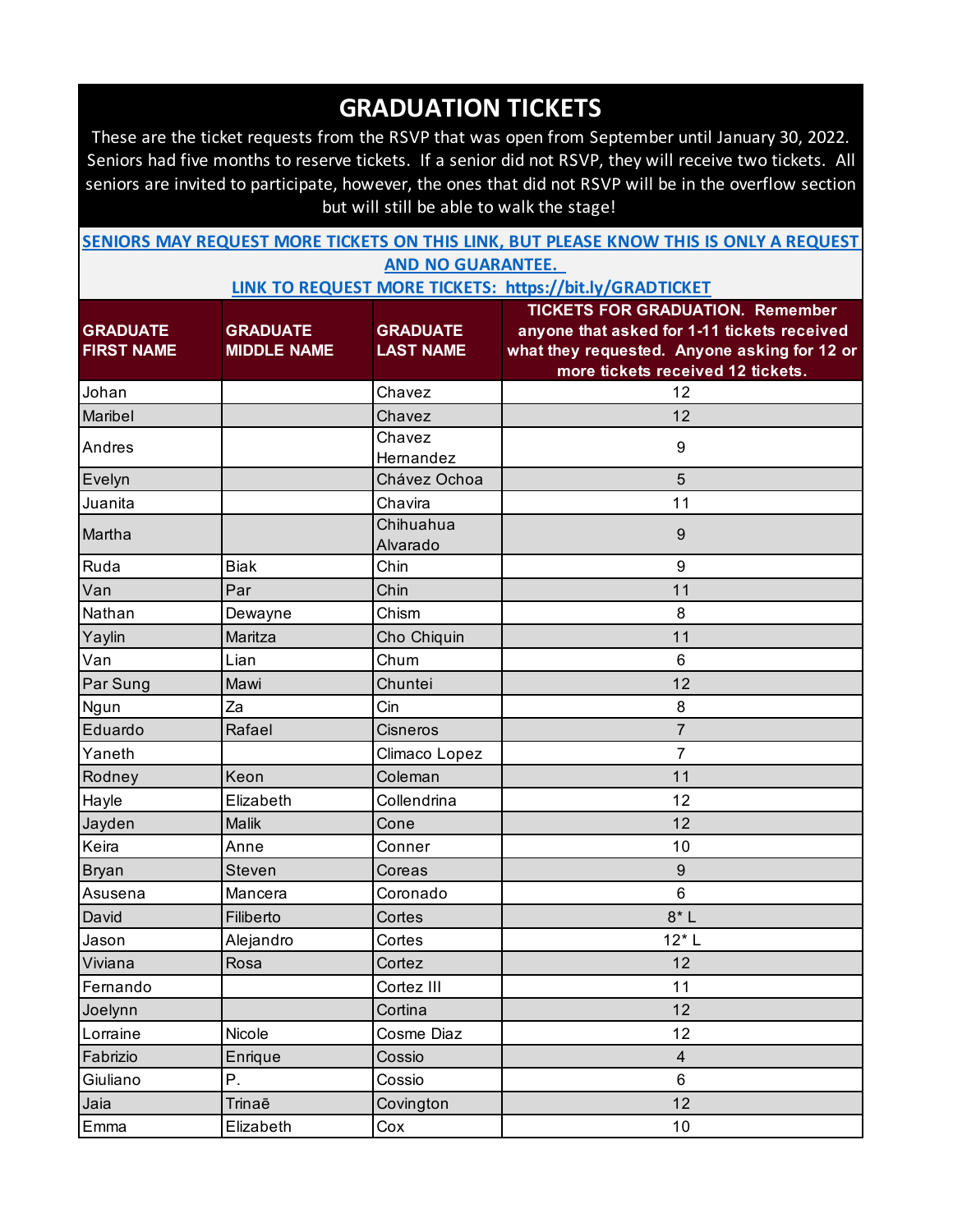These are the ticket requests from the RSVP that was open from September until January 30, 2022. Seniors had five months to reserve tickets. If a senior did not RSVP, they will receive two tickets. All seniors are invited to participate, however, the ones that did not RSVP will be in the overflow section but will still be able to walk the stage!

| SENIORS MAY REQUEST MORE TICKETS ON THIS LINK, BUT PLEASE KNOW THIS IS ONLY A REQUEST |  |                          |  |  |  |
|---------------------------------------------------------------------------------------|--|--------------------------|--|--|--|
|                                                                                       |  | <b>AND NO GUARANTEE.</b> |  |  |  |

|                   |                    |                         | <b>TICKETS FOR GRADUATION. Remember</b>      |
|-------------------|--------------------|-------------------------|----------------------------------------------|
| <b>GRADUATE</b>   | <b>GRADUATE</b>    | <b>GRADUATE</b>         | anyone that asked for 1-11 tickets received  |
| <b>FIRST NAME</b> | <b>MIDDLE NAME</b> | <b>LAST NAME</b>        | what they requested. Anyone asking for 12 or |
|                   |                    |                         | more tickets received 12 tickets.            |
| Shawn             |                    | Cox                     | 10                                           |
| Philip            | Walker             | Coyle                   | 7                                            |
| Ross              | <b>Tanner</b>      | Coyle                   | 9                                            |
| Hezaki            | Noah Josiah        | Craddock-<br>Nelson     | 9                                            |
| Zadria            | Jade               | Crayton                 | 12                                           |
| Makayla           | Koren              | Criss                   | 9                                            |
| Avery             | Elizabeth          | Croft                   | 6                                            |
| Donmynique        | Shantel            | Crudup                  | 11                                           |
| Enrique Jr        |                    | Cuevas                  | 5                                            |
| James             | Van Bik            | Cung                    | 11                                           |
| Philip            | <b>Biak Tin</b>    | Cung                    | 10                                           |
| Sang              | Uk                 | Cung                    | $9*L$                                        |
| Za                | Bawi               | Cung                    | 11                                           |
| Jayden            | Dean               | Cunnings                | 5                                            |
| Sterling          | William            | Curtis                  | 12                                           |
| Jaleece           | Madison            | Cutlip                  | 7                                            |
| Deaunte           | Marquis            | Davidson                | 6                                            |
| Kamayah           | Latreal            | Davis                   | 11                                           |
| <b>Nicolas</b>    | Ethan              | Davis                   | 11                                           |
| Ryan              | Alan               | Davis                   | 11                                           |
| Jacob             | Patrick            | Dawson                  | 11                                           |
| Samantha          |                    | De La Luz               | 11                                           |
| Abraham           |                    | De Los Santos<br>Duarte | 12                                           |
| Aubree            | Renee              | Dean                    | 12                                           |
| Yanco             | alejandro          | Deanda                  | $6\phantom{1}$                               |
| Jeniffer          |                    | Dela Rosa               | 11                                           |
| Abigail           | Mae                | Deleon                  | 11                                           |
| Reese             | Alexandra          | Denison                 | $\mathbf{3}$                                 |
| Zachary           | Michael            | Dennen                  | 11                                           |
| Yuvraj            | Singh              | Dhillon                 | $\overline{7}$                               |
| Melanie           |                    | Diaz                    | $\overline{7}$                               |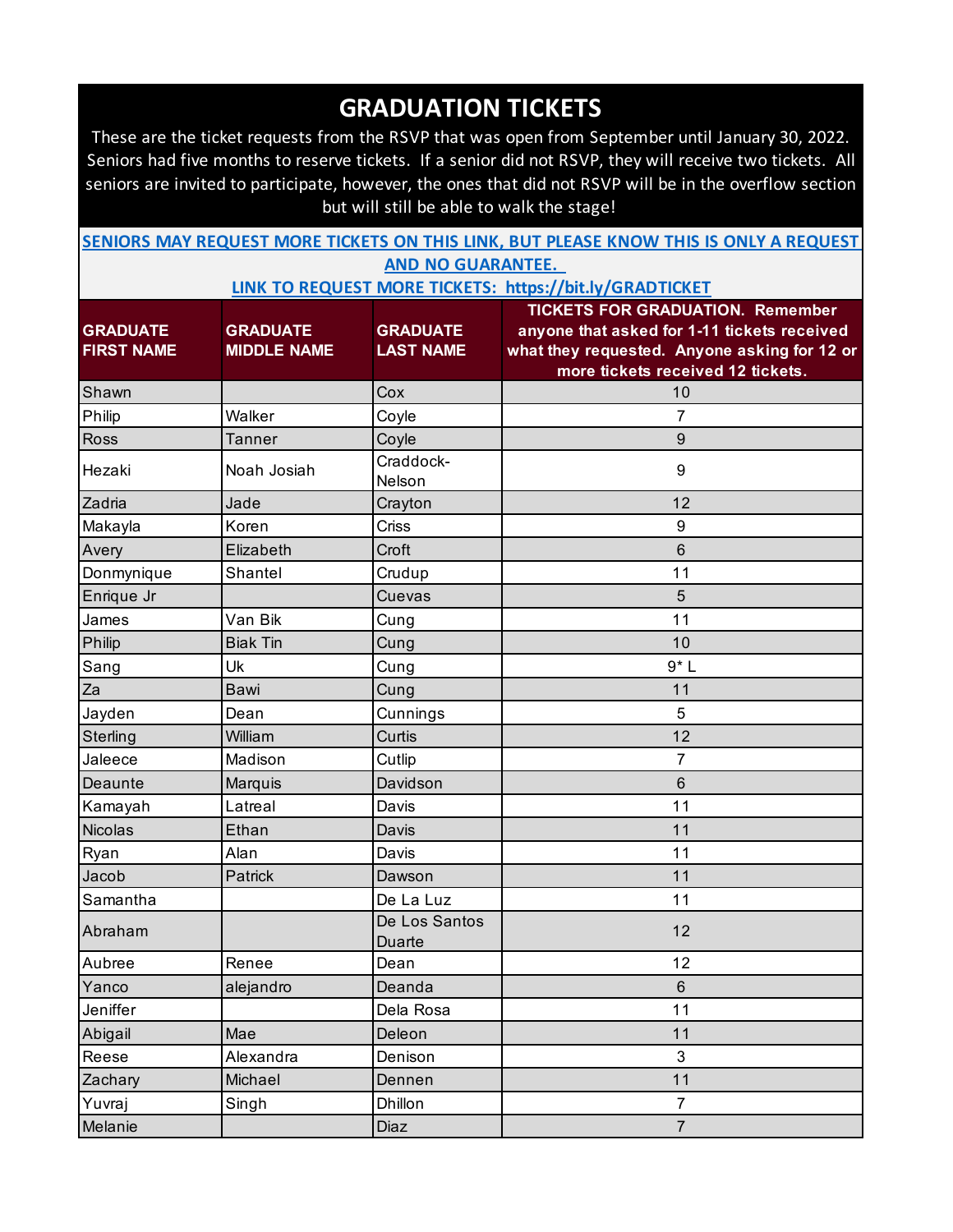These are the ticket requests from the RSVP that was open from September until January 30, 2022. Seniors had five months to reserve tickets. If a senior did not RSVP, they will receive two tickets. All seniors are invited to participate, however, the ones that did not RSVP will be in the overflow section but will still be able to walk the stage!

| SENIORS MAY REQUEST MORE TICKETS ON THIS LINK, BUT PLEASE KNOW THIS IS ONLY A REQUEST |                          |  |  |  |
|---------------------------------------------------------------------------------------|--------------------------|--|--|--|
|                                                                                       | <b>AND NO GUARANTEE.</b> |  |  |  |

|                   |                    |                       | <b>TICKETS FOR GRADUATION. Remember</b>      |
|-------------------|--------------------|-----------------------|----------------------------------------------|
| <b>GRADUATE</b>   | <b>GRADUATE</b>    | <b>GRADUATE</b>       | anyone that asked for 1-11 tickets received  |
| <b>FIRST NAME</b> | <b>MIDDLE NAME</b> | <b>LAST NAME</b>      | what they requested. Anyone asking for 12 or |
|                   |                    |                       | more tickets received 12 tickets.            |
| Oxmara            | Janet              | Diego                 | 4                                            |
| Tial              | Khen               | Dim                   | 10                                           |
| Guadalupe         | Stacy              | Dionicio              | 5                                            |
| Alma              | Yuridia            | Dominguez             | 12                                           |
| Joanna            |                    | Dominguez             | 11                                           |
| Priscila          |                    | Domínguez             | 12                                           |
| Osvaldo           |                    | Domínguez<br>Santos   | 8                                            |
| Geovanny          |                    | Dorantes              | $6\phantom{1}$                               |
| <b>Brandon</b>    | Rashad             | Douglas               | 12                                           |
| Stephen           | Michael            | Doyle                 | $\,6$                                        |
| Erin              | Grace              | Dwyer                 | $\overline{\mathbf{4}}$                      |
| <b>Brianna</b>    | Leann              | Easterling            | 12                                           |
| Te'Aira           | Michelle           | Edwards               | 10                                           |
| Diajney           |                    | <b>Ellis</b>          | 11                                           |
| Piper             | Joleigh            | Emert                 | 6                                            |
| Da'Quan           | Amani              | English               | 12                                           |
| Ana               |                    | Enríquez              | 11                                           |
| Connor            | Wayne              | Erickson              | 11                                           |
| Hayden            | Nicholas           | Erlinger              | $11*L$                                       |
| Jan               | <b>Riis</b>        | Escobar               | $\overline{4}$                               |
| Cynthia           |                    | Escobedo              | 12                                           |
| Gael              |                    | Esquivel              | 11                                           |
| Eduardo           |                    | <b>Esquivel Roman</b> | 10                                           |
| Alicia            | Abigail            | Estrada               | $\mathfrak{B}$                               |
| Areli             |                    | Eusebio               | 11                                           |
| xitlaly           |                    | eusebio rafael        | $8\phantom{1}$                               |
| Antonia           | Denise             | Evans                 | 12                                           |
| Isaac             | Samuel             | Farris                | 12                                           |
| Jakayla           | Kayshun            | Faulkner              | 11                                           |
| Daniela           | Romero             | Faustino              | 11                                           |
| Jacqueline        |                    | Faustino              | 5                                            |
| Daniel            |                    | Faustino              | $\bf 8$                                      |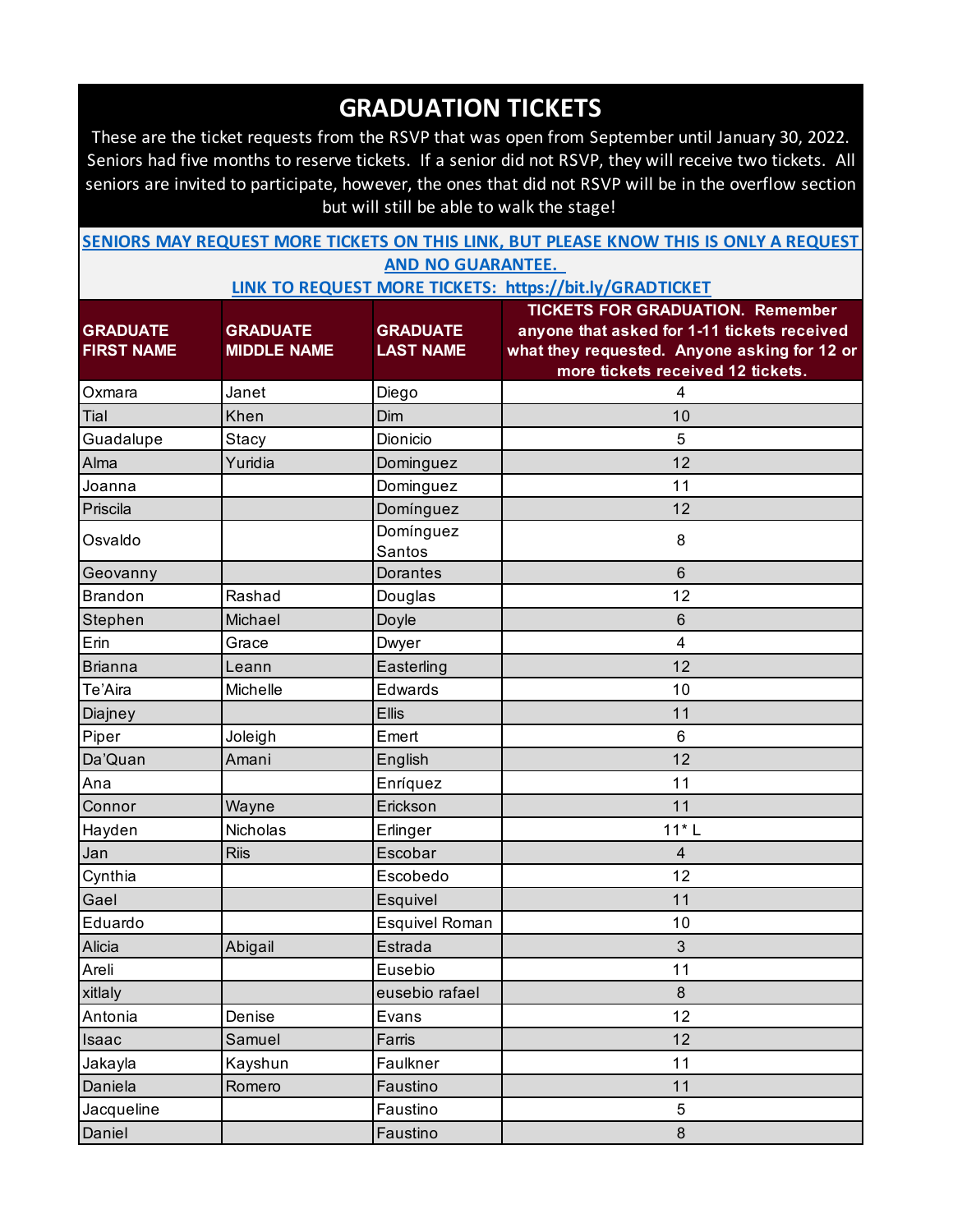These are the ticket requests from the RSVP that was open from September until January 30, 2022. Seniors had five months to reserve tickets. If a senior did not RSVP, they will receive two tickets. All seniors are invited to participate, however, the ones that did not RSVP will be in the overflow section but will still be able to walk the stage!

| SENIORS MAY REQUEST MORE TICKETS ON THIS LINK, BUT PLEASE KNOW THIS IS ONLY A REQUEST |  |                          |  |  |  |
|---------------------------------------------------------------------------------------|--|--------------------------|--|--|--|
|                                                                                       |  | <b>AND NO GUARANTEE.</b> |  |  |  |

|                   |                    |                        | <b>TICKETS FOR GRADUATION. Remember</b>      |
|-------------------|--------------------|------------------------|----------------------------------------------|
| <b>GRADUATE</b>   | <b>GRADUATE</b>    | <b>GRADUATE</b>        | anyone that asked for 1-11 tickets received  |
| <b>FIRST NAME</b> | <b>MIDDLE NAME</b> | <b>LAST NAME</b>       | what they requested. Anyone asking for 12 or |
|                   |                    |                        | more tickets received 12 tickets.            |
| Cristina          | N/a                | Fernandez              | 11                                           |
| Jeffry            | Edgardo            | Fernandez              | 5                                            |
| Jorge             | Luis               | Ferrer Gonzalez        | 3                                            |
| LaShaé            | <b>Brianna</b>     | Ffrench                | $\overline{5}$                               |
| Cesar             | Adrian             | Fierro                 | 11                                           |
| Eugenia           | Valentina          | Figueroa               | 10                                           |
| Geovany           | Alexander          | Figueroa               | 8                                            |
| <b>TyKia</b>      |                    | Fitzpatrick            | $\overline{7}$                               |
| Javon             | Antwon             | Fleming                | 11                                           |
| Dariela           |                    | <b>Flores</b>          | 11                                           |
| Elisa             |                    | Flores                 | $\boldsymbol{9}$                             |
| Gisselle          |                    | <b>Flores</b>          | 7                                            |
| Karina            | Emily              | Flores                 | 7                                            |
| Mario             |                    | <b>Flores</b>          | 8                                            |
| Paul              |                    | <b>Flores Martinez</b> | 5                                            |
| Mariana           | Sofia              | <b>Flores Solis</b>    | $\bf 8$                                      |
| Khymia            | Janai              | Foley                  | 12                                           |
| McKailyn          | Coral              | Foley                  | 10                                           |
| Danny             |                    | Ford                   | 11                                           |
| Genesis           | Lashonda           | Foster                 | 12                                           |
| Carys             | Alise              | Francis                | $6\phantom{1}$                               |
| Kyra              | Raven              | Franklin               | 12                                           |
| Jacob             | Taylor             | Freshour               | 10                                           |
| Melsar            | Ivan               | <b>Fuentes</b>         | $6\phantom{1}$                               |
| Emily             | Leticia            | Galarza                | 10                                           |
| <b>Brittany</b>   |                    | Galindo                | 11                                           |
| Jocelyn           |                    | Gallegos               | 8                                            |
|                   |                    | Paniagua               |                                              |
| Jose              | Christian          | Galvan Patlan          | 5                                            |
| Adrianna          | Elizabeth          | Garcia                 | 10                                           |
| Angel             |                    | Garcia                 | 8                                            |
| Cesile            |                    | Garcia                 | 11                                           |
| <b>Dominick</b>   | Alexander          | Garcia                 | 11                                           |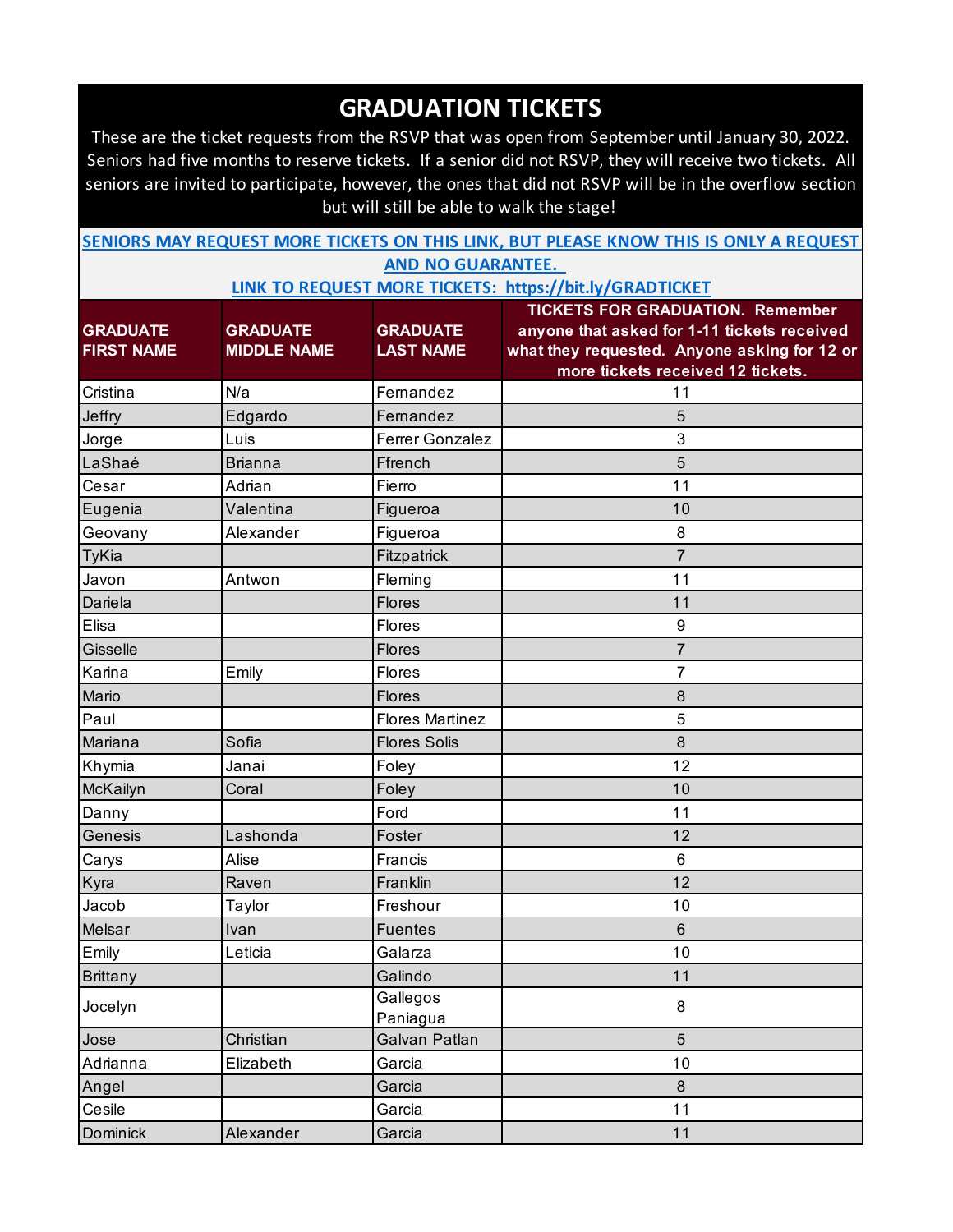These are the ticket requests from the RSVP that was open from September until January 30, 2022. Seniors had five months to reserve tickets. If a senior did not RSVP, they will receive two tickets. All seniors are invited to participate, however, the ones that did not RSVP will be in the overflow section but will still be able to walk the stage!

| SENIORS MAY REQUEST MORE TICKETS ON THIS LINK, BUT PLEASE KNOW THIS IS ONLY A REQUEST |                          |  |  |  |
|---------------------------------------------------------------------------------------|--------------------------|--|--|--|
|                                                                                       | <b>AND NO GUARANTEE.</b> |  |  |  |

|                   |                    |                  | <b>TICKETS FOR GRADUATION. Remember</b>                                           |
|-------------------|--------------------|------------------|-----------------------------------------------------------------------------------|
| <b>GRADUATE</b>   | <b>GRADUATE</b>    | <b>GRADUATE</b>  | anyone that asked for 1-11 tickets received                                       |
| <b>FIRST NAME</b> | <b>MIDDLE NAME</b> | <b>LAST NAME</b> | what they requested. Anyone asking for 12 or<br>more tickets received 12 tickets. |
| Jancarlos         | Jancarlos Garcia   | Garcia           | 12                                                                                |
| Jonathan          | Fernando           | Garcia           | 10                                                                                |
| Katherine         | Lizeth             | Garcia           | 7                                                                                 |
| Lesley            | Patricia           | Garcia           | 8                                                                                 |
| Noah              | Landry             | Garcia           | $11*L$                                                                            |
| Pedro             | Augustine          | Garcia           | 9                                                                                 |
| Samantha          | Nicole             | Garcia           | 9                                                                                 |
| Sofia             |                    | Garcia           | $\overline{\mathbf{4}}$                                                           |
| David             |                    | Garcia           | 12                                                                                |
| Luis              |                    | Garcia Loza      | $4^*$ L                                                                           |
| José Luis         |                    | García Salinas   | 11                                                                                |
| Alyssa            | Angela             | Garza            | $12*$ L                                                                           |
| Eleazar           |                    | Garza            | 11                                                                                |
| Madison           | Estella            | Garza            | 12                                                                                |
| Raquel            |                    | Gasca            | 12                                                                                |
| John              | Matthew            | Gennari          | $\overline{2}$                                                                    |
| Sneha             | Ammini             | George           | 12                                                                                |
| Angela maria      | Sally              | Gibbons          | 11                                                                                |
| <b>LYSIAS</b>     | Eliel              | <b>GILLIAM</b>   | 10                                                                                |
| <b>Brandon</b>    | Allen              | Givens           | 8                                                                                 |
| Andrew            | Jordan             | Gloria           | 12                                                                                |
| Lizeth            | Karina             | Godinez          | $\overline{\mathbf{4}}$                                                           |
| Abigail           |                    | Gomez            | 4                                                                                 |
| Kayla             |                    | Gomez            | 8                                                                                 |
| Luis              | Omar               | Gomez            | 5                                                                                 |
| Maritza           |                    | Gomez            | 11                                                                                |
| Isaiah            | Michael            | Gonzales         | 9                                                                                 |
| Aaron             |                    | Gonzalez         | 11                                                                                |
| Dayana            | Giselle            | Gonzalez         | 10                                                                                |
| Franchesca        | Paola              | Gonzalez         | 10                                                                                |
| Hector            |                    | Gonzalez         | $\overline{2}$                                                                    |
| Tonifaith         |                    | Gonzalez         | 11                                                                                |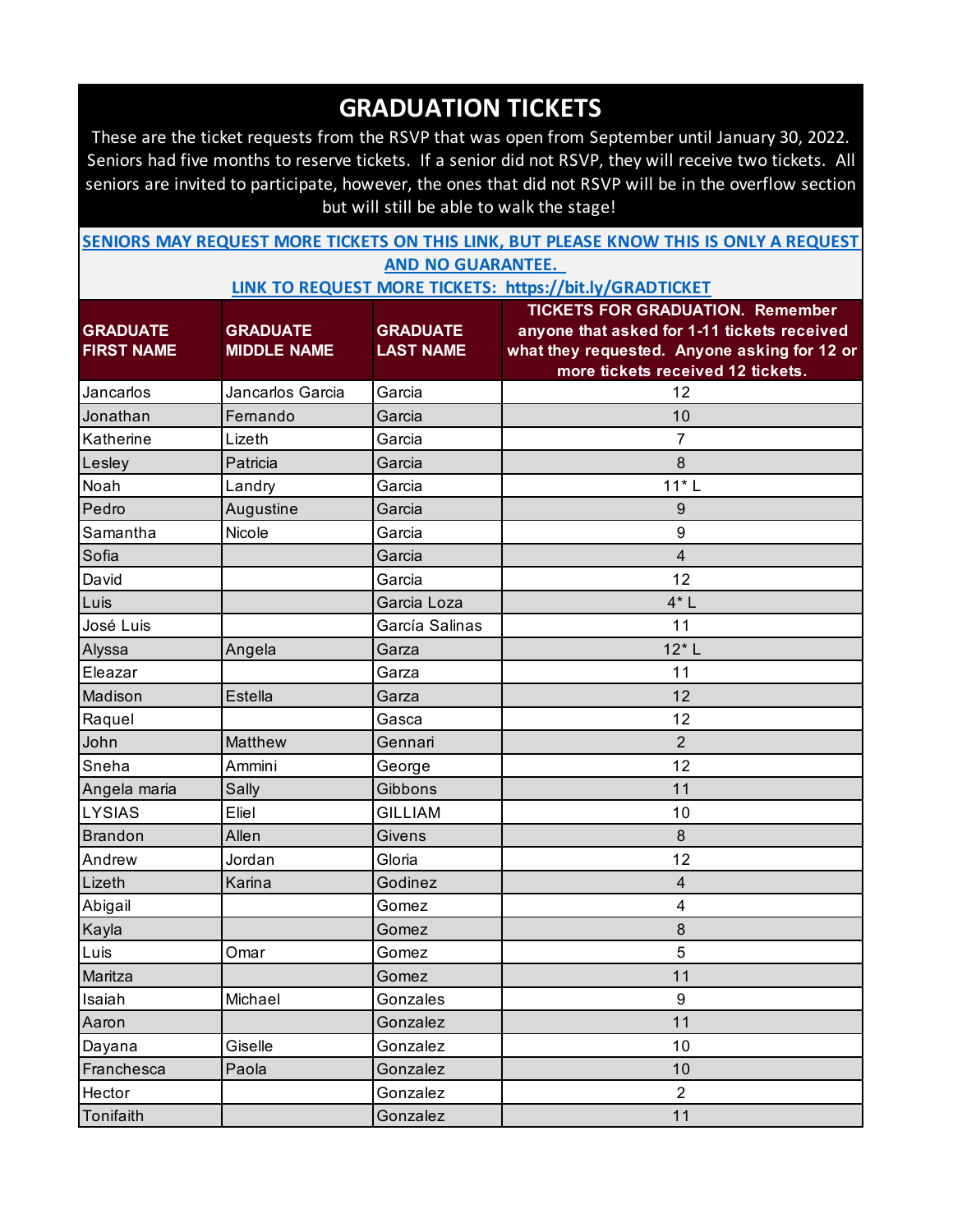These are the ticket requests from the RSVP that was open from September until January 30, 2022. Seniors had five months to reserve tickets. If a senior did not RSVP, they will receive two tickets. All seniors are invited to participate, however, the ones that did not RSVP will be in the overflow section but will still be able to walk the stage!

| SENIORS MAY REQUEST MORE TICKETS ON THIS LINK, BUT PLEASE KNOW THIS IS ONLY A REQUEST |  |                          |  |  |  |
|---------------------------------------------------------------------------------------|--|--------------------------|--|--|--|
|                                                                                       |  | <b>AND NO GUARANTEE.</b> |  |  |  |

|                   |                    |                  | <b>TICKETS FOR GRADUATION. Remember</b>      |
|-------------------|--------------------|------------------|----------------------------------------------|
| <b>GRADUATE</b>   | <b>GRADUATE</b>    | <b>GRADUATE</b>  | anyone that asked for 1-11 tickets received  |
| <b>FIRST NAME</b> | <b>MIDDLE NAME</b> | <b>LAST NAME</b> | what they requested. Anyone asking for 12 or |
|                   |                    |                  | more tickets received 12 tickets.            |
| Jaymo             |                    | Goo              | 4                                            |
| Dawson            | Trey               | Goodman          | 11                                           |
| Jayden            | Shanelle           | Gordon           | 12                                           |
| Mia               | Ann                | <b>Goswick</b>   | 12                                           |
| Sarah             | Clarissa           | Gourley          | 12                                           |
| Jadyn             | Jewell             | Grandison        | 12                                           |
| Dante             | Kaleb              | Green            | 11                                           |
| Jordan            | Dewyane            | Green            | 11                                           |
| Laila             | Denise             | Green            | 11                                           |
| Jackson           | Cole               | Greene           | 10                                           |
| Anden             | Keith              | Greenwood        | 6                                            |
| Helen             |                    | Greer            | 12                                           |
| Estefani          |                    | Gregorio         | 8                                            |
| Esmeralda         |                    | Gregorio         | 11                                           |
| Joshua            | Clay               | Grona-Gardom     | 11                                           |
| Dylan             | Lee                | Guerrero         | 11                                           |
| Erick             | Ricardo            | Guerrero         | 12                                           |
| Gabino            | <b>Brian</b>       | Guerrero         | 6                                            |
| Aaron             | Luis               | Guevara          | 11                                           |
| Anthony           |                    | Guillen          | 8                                            |
| Marlene           | N/A                | Guillen          | 8                                            |
| Alexis            |                    | Gutierrez        | 9                                            |
| Jaret             |                    | Gutierrez        | 10                                           |
| Alan              |                    | Gutierrez        | 8                                            |
| Michael           |                    | Gutierrez        | 8                                            |
| Jesus             | Antonio            | Gutierrez Vargas | 12                                           |
| Alexander         |                    | Guzman           | 11                                           |
| Kandice           | Delores            | Hadley           | $\overline{7}$                               |
| Aaron             | <b>Blake</b>       | Hamilton         | 12                                           |
| Damondre          | Keaton             | Hamilton         | 12                                           |
| Emanuel           | Dong heun          | Han              | 6                                            |
| Shameca           | Danielle           | Hands            | $5\,$                                        |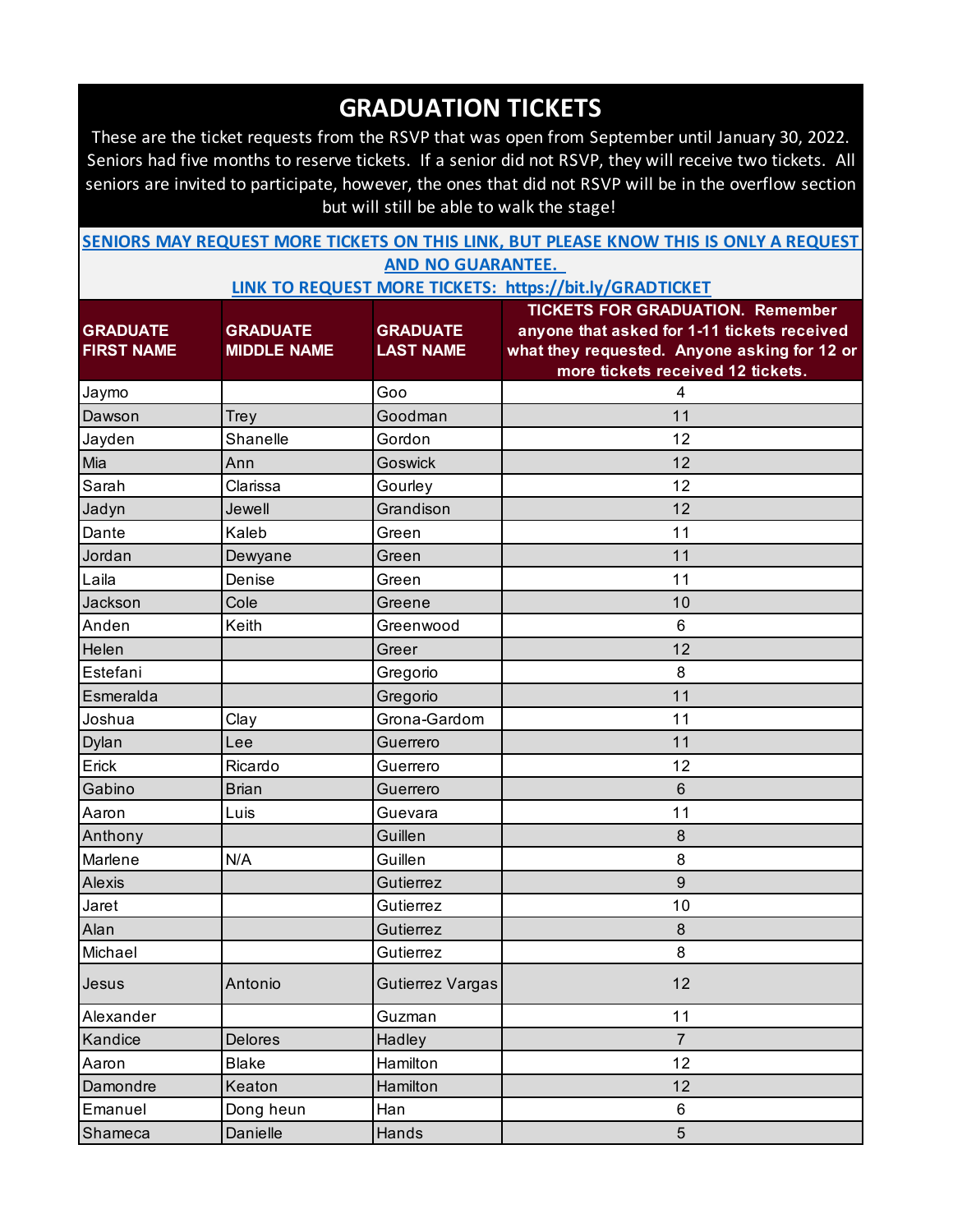These are the ticket requests from the RSVP that was open from September until January 30, 2022. Seniors had five months to reserve tickets. If a senior did not RSVP, they will receive two tickets. All seniors are invited to participate, however, the ones that did not RSVP will be in the overflow section but will still be able to walk the stage!

| SENIORS MAY REQUEST MORE TICKETS ON THIS LINK, BUT PLEASE KNOW THIS IS ONLY A REQUEST |                          |  |  |  |
|---------------------------------------------------------------------------------------|--------------------------|--|--|--|
|                                                                                       | <b>AND NO GUARANTEE.</b> |  |  |  |

| <b>GRADUATE</b><br><b>FIRST NAME</b> | <b>GRADUATE</b><br><b>MIDDLE NAME</b> | <b>GRADUATE</b><br><b>LAST NAME</b> | <b>TICKETS FOR GRADUATION. Remember</b><br>anyone that asked for 1-11 tickets received<br>what they requested. Anyone asking for 12 or<br>more tickets received 12 tickets. |
|--------------------------------------|---------------------------------------|-------------------------------------|-----------------------------------------------------------------------------------------------------------------------------------------------------------------------------|
| Jeremaya                             | Elijah                                | Hardwick-Medina                     | 11                                                                                                                                                                          |
| Leeann                               | Nicole                                | Hare                                | 5                                                                                                                                                                           |
| Jada                                 | La'Mya                                | Harper                              | 11                                                                                                                                                                          |
| Haley                                | Jade                                  | Harrell                             | $\delta$                                                                                                                                                                    |
| Morgan                               | Skylar                                | Harrison                            | 11                                                                                                                                                                          |
| Holly                                | <b>Brianna</b>                        | Hartsfield                          | 5                                                                                                                                                                           |
| Ambria                               | Nakiya                                | Hartwell                            | 12                                                                                                                                                                          |
| <b>JeDah</b>                         | VaShaun                               | Harvey                              | 12                                                                                                                                                                          |
| Rohanna                              | Nicole Neshea                         | Harvey                              | 10                                                                                                                                                                          |
| Lyric                                | Emery                                 | Hatfield                            | 12                                                                                                                                                                          |
| Dawt                                 | Tha Chin                              | Hawi                                | 10                                                                                                                                                                          |
| Dwayne                               |                                       | <b>Hawkins</b>                      | 10                                                                                                                                                                          |
| Wyatt                                | Alexander                             | Hazel                               | 12                                                                                                                                                                          |
| Joshua                               | Isaiah                                | Hemingway                           | 10                                                                                                                                                                          |
| Donald                               | Ray                                   | Henderson III                       | 11                                                                                                                                                                          |
| Megan                                | E                                     | Henkel                              | $\overline{9}$                                                                                                                                                              |
| Hannah                               | Faith                                 | Henry                               | 11                                                                                                                                                                          |
| Alexandro                            |                                       | Hernandez                           | 5                                                                                                                                                                           |
| Christopher                          |                                       | Hemandez                            | 11                                                                                                                                                                          |
| Lauren                               | Emily                                 | Hernandez                           | 11                                                                                                                                                                          |
| Mariana                              |                                       | Hernandez                           | 10                                                                                                                                                                          |
| Sarhay                               |                                       | Hernandez                           | 5                                                                                                                                                                           |
| Sid                                  | Alexander                             | Hemandez                            | 8                                                                                                                                                                           |
| Tommy                                |                                       | Hernandez                           | 10                                                                                                                                                                          |
| Yan                                  | Alexander                             | Hemandez                            | 11                                                                                                                                                                          |
| Ashley                               |                                       | Hernandez                           | 11                                                                                                                                                                          |
| Jacob                                |                                       | Hernandez                           | 10                                                                                                                                                                          |
| Jessica                              |                                       | Hernandez                           | 10                                                                                                                                                                          |
| Carmen                               | Elena                                 | Hernández                           | 5                                                                                                                                                                           |
| Andrea                               | Valentina                             | Hernández<br>Dominguez              | 11                                                                                                                                                                          |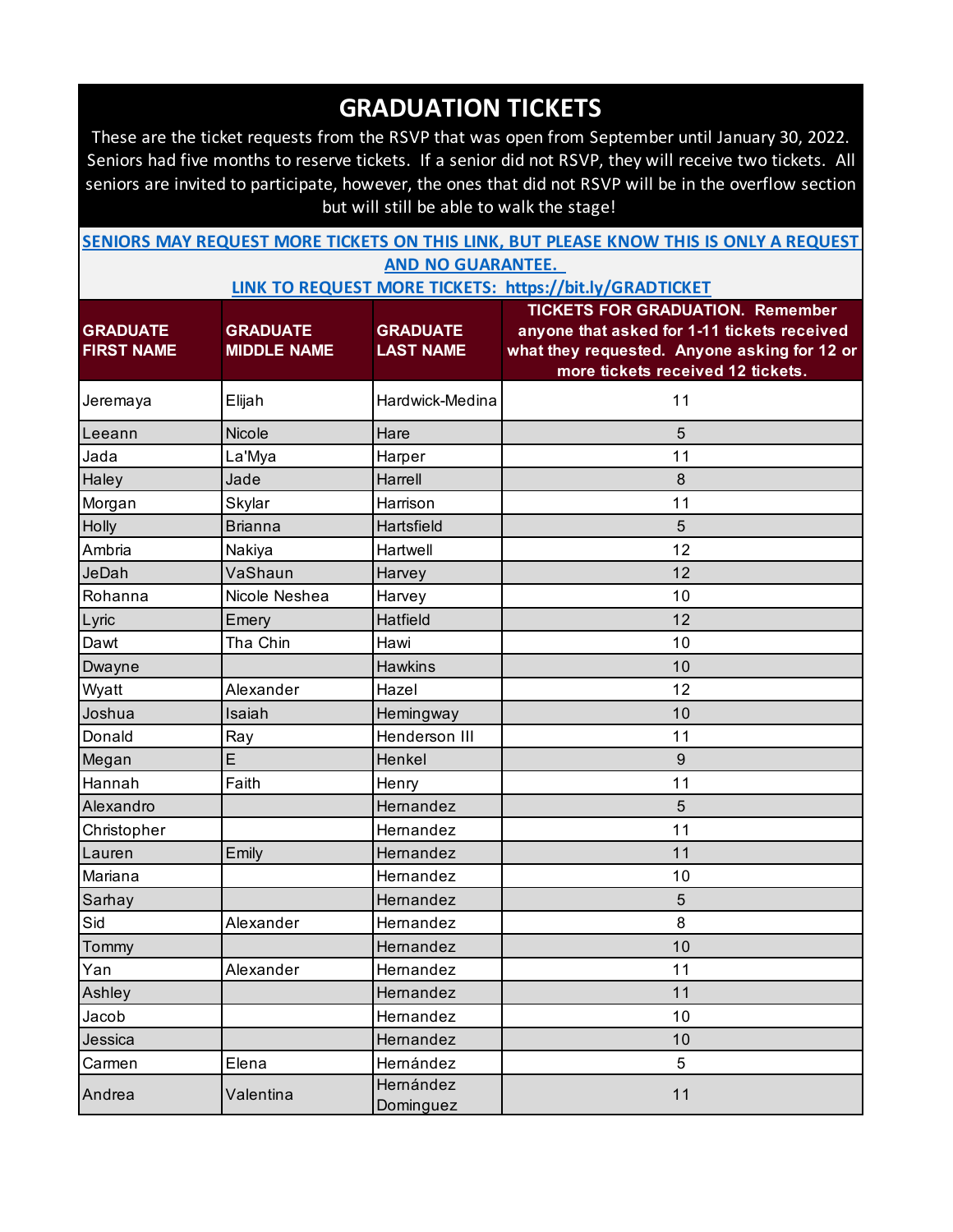These are the ticket requests from the RSVP that was open from September until January 30, 2022. Seniors had five months to reserve tickets. If a senior did not RSVP, they will receive two tickets. All seniors are invited to participate, however, the ones that did not RSVP will be in the overflow section but will still be able to walk the stage!

| SENIORS MAY REQUEST MORE TICKETS ON THIS LINK, BUT PLEASE KNOW THIS IS ONLY A REQUEST |                          |  |  |
|---------------------------------------------------------------------------------------|--------------------------|--|--|
|                                                                                       | <b>AND NO GUARANTEE.</b> |  |  |

|                   |                    |                         | <b>TICKETS FOR GRADUATION. Remember</b>      |
|-------------------|--------------------|-------------------------|----------------------------------------------|
| <b>GRADUATE</b>   | <b>GRADUATE</b>    | <b>GRADUATE</b>         | anyone that asked for 1-11 tickets received  |
| <b>FIRST NAME</b> | <b>MIDDLE NAME</b> | <b>LAST NAME</b>        | what they requested. Anyone asking for 12 or |
|                   |                    | Hernandez               | more tickets received 12 tickets.            |
| Jesus             | Manuel             | Rangel                  | 4                                            |
| Guadalupe         |                    | Herrera                 | $\overline{4}$                               |
| Herrera           | Jasmin             | Herrera                 | 11                                           |
| Maylin            |                    | Herrera                 | 8                                            |
| Rogelio           |                    | Herrera                 | 11                                           |
| Mia               | <b>Esther</b>      | Herrera                 | 11                                           |
| Alexis            | Nicole             | Hightower               | 11                                           |
| Angel             | Alexander          | Hilario                 | $\overline{4}$                               |
| Adrian            | E                  | Hill                    | $\boldsymbol{9}$                             |
| Ashlyn            | Marie              | Hill                    | 12                                           |
| Brooklyn          | Marshay            | <b>Hines</b>            | 11                                           |
| Van               | Tha                | Hlei                    | 11                                           |
| Lilian            | Nhi-Ngoc           | Hoang                   | 8                                            |
| Deja              | Larue              | Hobbs                   | 11                                           |
| <b>Brianna</b>    | Denise             | Holley                  | 4                                            |
| Cooper            | <b>Rick</b>        | Hopkin                  | 5                                            |
| Ethan             | Tyler              | <b>Hoskins</b>          | 5                                            |
| Liqing            |                    | Hu                      | $\overline{2}$                               |
| Liqing            |                    | Hu                      | 1                                            |
| Rashan            | Andwele            | Hughes                  | 5                                            |
| Trevon            | Jamel              | Hunter                  | 11                                           |
| James             | David              | Hutton                  | 12                                           |
| <b>Brantley</b>   | Jayce              | Ibanez                  | $12*$ L                                      |
| Lupita            |                    | Ibarra                  | 11                                           |
| Ximena            | Adriana            | Ibarra                  | 12                                           |
| Felicia           | Olayinka           | Ibidapo-<br>Okunrinboye | $\,6\,$                                      |
| Casey             | Lynn               | Ingram                  | 11                                           |
| Kenneth           | Colton             | Irick                   | 12                                           |
| Ashley            |                    | Irigoyen                | 11                                           |
| <b>Brandon</b>    | Gavin              | Islas                   | 11                                           |
| Jessica           |                    | Jacinto                 | $\overline{7}$                               |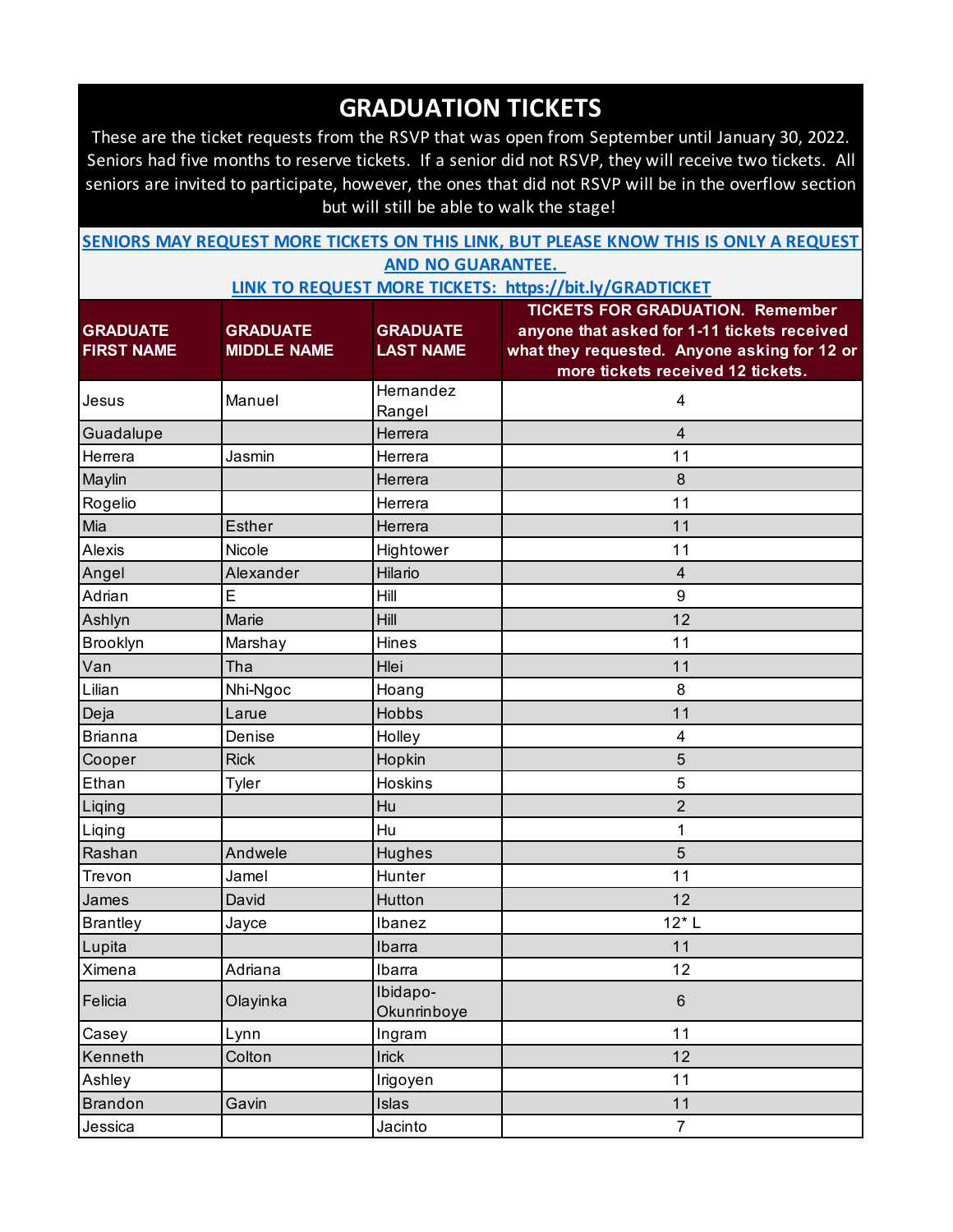These are the ticket requests from the RSVP that was open from September until January 30, 2022. Seniors had five months to reserve tickets. If a senior did not RSVP, they will receive two tickets. All seniors are invited to participate, however, the ones that did not RSVP will be in the overflow section but will still be able to walk the stage!

| SENIORS MAY REQUEST MORE TICKETS ON THIS LINK, BUT PLEASE KNOW THIS IS ONLY A REQUEST |  |                          |  |  |  |
|---------------------------------------------------------------------------------------|--|--------------------------|--|--|--|
|                                                                                       |  | <b>AND NO GUARANTEE.</b> |  |  |  |

|                    |                             |                  | <b>TICKETS FOR GRADUATION. Remember</b>      |
|--------------------|-----------------------------|------------------|----------------------------------------------|
| <b>GRADUATE</b>    | <b>GRADUATE</b>             | <b>GRADUATE</b>  | anyone that asked for 1-11 tickets received  |
| <b>FIRST NAME</b>  | <b>MIDDLE NAME</b>          | <b>LAST NAME</b> | what they requested. Anyone asking for 12 or |
|                    |                             |                  | more tickets received 12 tickets.            |
| Elizabeth          | Zaniah                      | Jackson          | 11                                           |
| Robert             | James                       | Jackson          | 10                                           |
| Aydin              | Tye                         | Jackson          | 11                                           |
| Jaydan             |                             | Jacob            | 5                                            |
| Jamaya             | Nicole                      | Jacobs           | 9                                            |
| Alexa              | Madison                     | Jaimes           | $6\phantom{1}$                               |
| Maximillian        | Christian                   | Jakobi           | 8                                            |
| Angela             | Melissa                     | Jaramillo        | 10                                           |
| Yuliana            | Stefani                     | Jaramillo        | 8                                            |
|                    |                             | Sanchez          |                                              |
| Summer             | Madison                     | Jeanes           | 10                                           |
| Zani               | S.                          | <b>Jefferies</b> | 10                                           |
| DeMaurio           | Jaylin Cedric               | Jefferson        | 12                                           |
| <b>Dakeldrione</b> | Lakentray KeySean Jefferson |                  | 11                                           |
| Aaliyah            | Mallory                     | Johnson          | $\overline{7}$                               |
| Alana              | Olivia                      | Johnson          | 12                                           |
| Aniya              | Mo'ne                       | Johnson          | 11                                           |
| Cristopher         | Tyson                       | Johnson          | 11                                           |
| Jai                | Anthony                     | Johnson          | 12                                           |
| Levi               | Kristopher                  | Johnson          | $12*$ L                                      |
| Marques            | Goldberg                    | Johnson          | 8                                            |
| O'Quinn            | Romone                      | Johnson          | 12                                           |
| Stefvon            | J                           | Johnson          | 5                                            |
| Tanyja             | Ta'Shae                     | Johnson          | 11                                           |
| Dae'ion            | Quinn                       | Johnson          | 12                                           |
| <b>Myles</b>       | Reshard                     | Johnson          | 11                                           |
| Luke               | Carey                       | Johnstone        | 5                                            |
| <b>Bradley</b>     | Joseph                      | Jones            | 12                                           |
| Delvone            | Montrail                    | Jones            | 12                                           |
| Jada               | Paige                       | Jones            | $\,6\,$                                      |
| Jasmine            | Nicole                      | Jones            | 11                                           |
| Jaylon             | Antwan                      | Jones            | 8                                            |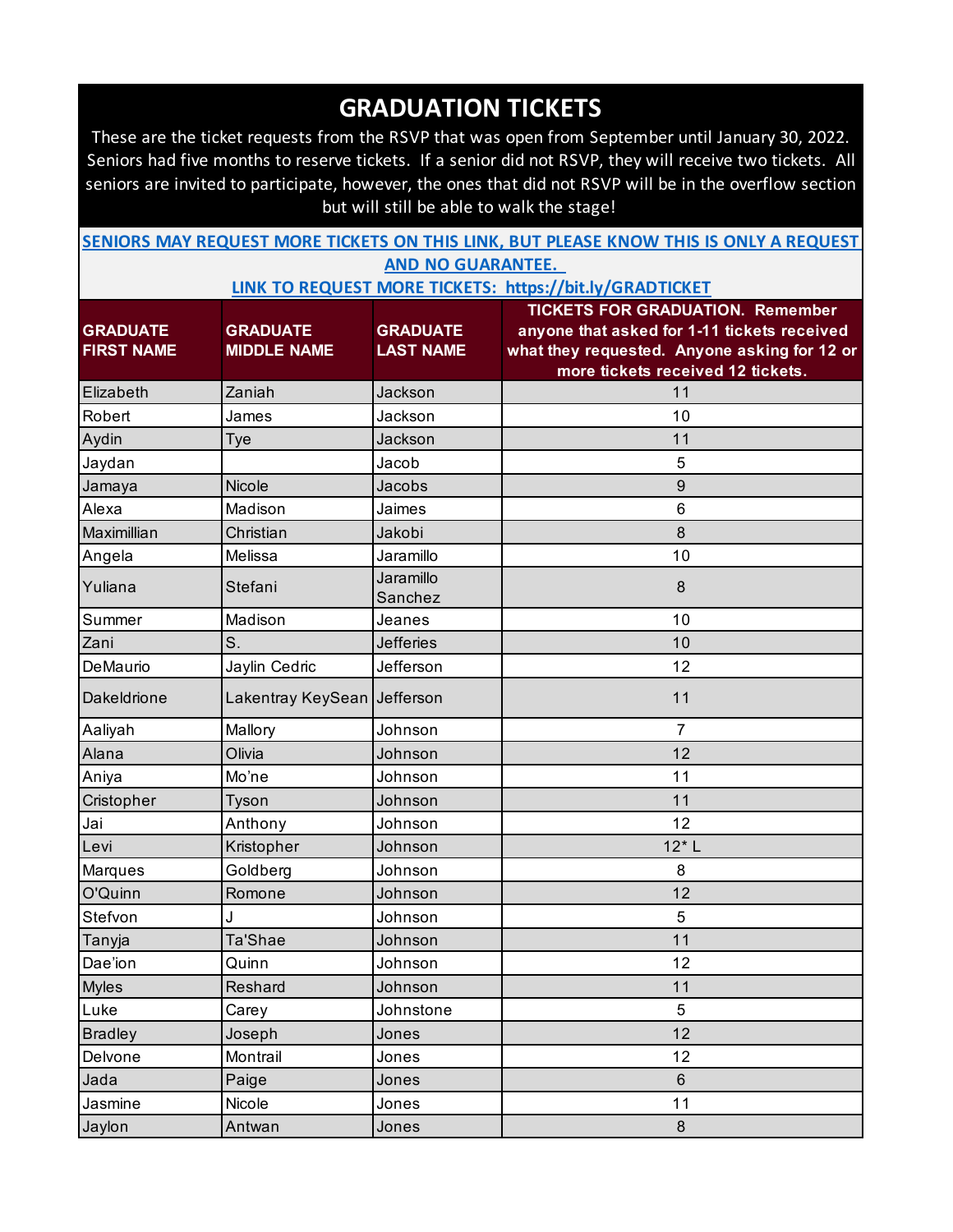These are the ticket requests from the RSVP that was open from September until January 30, 2022. Seniors had five months to reserve tickets. If a senior did not RSVP, they will receive two tickets. All seniors are invited to participate, however, the ones that did not RSVP will be in the overflow section but will still be able to walk the stage!

|                                      |                                       |                                     | <b>SENIORS MAY REQUEST MORE TICKETS ON THIS LINK, BUT PLEASE KNOW THIS IS ONLY A REQUEST</b>                                                                                |
|--------------------------------------|---------------------------------------|-------------------------------------|-----------------------------------------------------------------------------------------------------------------------------------------------------------------------------|
|                                      |                                       | <b>AND NO GUARANTEE.</b>            |                                                                                                                                                                             |
|                                      |                                       |                                     | LINK TO REQUEST MORE TICKETS: https://bit.ly/GRADTICKET                                                                                                                     |
| <b>GRADUATE</b><br><b>FIRST NAME</b> | <b>GRADUATE</b><br><b>MIDDLE NAME</b> | <b>GRADUATE</b><br><b>LAST NAME</b> | <b>TICKETS FOR GRADUATION. Remember</b><br>anyone that asked for 1-11 tickets received<br>what they requested. Anyone asking for 12 or<br>more tickets received 12 tickets. |
| <b>KE'MARION</b>                     | <b>BRAUNSHEA</b>                      | <b>JONES</b>                        | 11                                                                                                                                                                          |
| Kyla                                 | Denel                                 | Jordan                              | 11                                                                                                                                                                          |
| Jamir                                |                                       | Jordan                              | $\boldsymbol{9}$                                                                                                                                                            |
| <b>Damarious</b>                     | Marquis                               | Joseph                              | 10                                                                                                                                                                          |
| Savanna                              | Liyah                                 | Juarez                              | 11                                                                                                                                                                          |
| Mykal                                | Pomaika'i                             | Keliikoa                            | 12                                                                                                                                                                          |
| Joseph                               | Anthony                               | Key                                 | 11                                                                                                                                                                          |
| Lucille                              | Grace                                 | Keys                                | 11                                                                                                                                                                          |
| Yehlim                               |                                       | Kim                                 | 4                                                                                                                                                                           |
| Hyun-jee                             |                                       | Kim                                 | 3                                                                                                                                                                           |
| Tamaya                               | Alecia                                | King                                | 12                                                                                                                                                                          |
| Tierra                               | <b>Nicole</b>                         | King                                | 10                                                                                                                                                                          |
| Chaim                                | Malachi                               | Kirkland                            | 10                                                                                                                                                                          |
| Zariel                               | Shaniya                               | Knight                              | 12                                                                                                                                                                          |
| Liam                                 |                                       | Knight                              | 3                                                                                                                                                                           |
| Emily                                | Ann                                   | Kraft                               | $11*L$                                                                                                                                                                      |
| Alan                                 | <b>Aviles</b>                         | Laguna                              | 4                                                                                                                                                                           |
| Amya                                 | Symone                                | Laird                               | 11                                                                                                                                                                          |
| amaya                                | yvonne                                | lamb                                | 4                                                                                                                                                                           |
| Armani                               | la"shonne                             | lamb                                | $\overline{\mathbf{4}}$                                                                                                                                                     |
| William                              | Dixon                                 | Lambert                             | 10                                                                                                                                                                          |
| Hannah                               | Jo                                    | Lancaster                           | $11*L$                                                                                                                                                                      |
| Kevin                                | Rafael                                | Landaverde                          | 3                                                                                                                                                                           |
| Savannah                             | Shea                                  | Langston                            | 12                                                                                                                                                                          |
| Gabriel                              |                                       | Lara                                | 10                                                                                                                                                                          |
| Wilmer                               | Alessandro                            | Lara                                | 11                                                                                                                                                                          |
| Leslie                               | Janet                                 | Lara Guzman                         | 11                                                                                                                                                                          |
| Jessica                              | Claribel                              | Lara Suazo                          | 11                                                                                                                                                                          |
| Giovanni                             |                                       | Larin Berber                        | 10                                                                                                                                                                          |
| Maxwell                              | Jeremy                                | Larsen                              | $12*$ L                                                                                                                                                                     |
| Keyana                               | Lynae                                 | Lastrap                             | 10                                                                                                                                                                          |
| Keyera                               | Lynelle                               | Lastrap                             | 12                                                                                                                                                                          |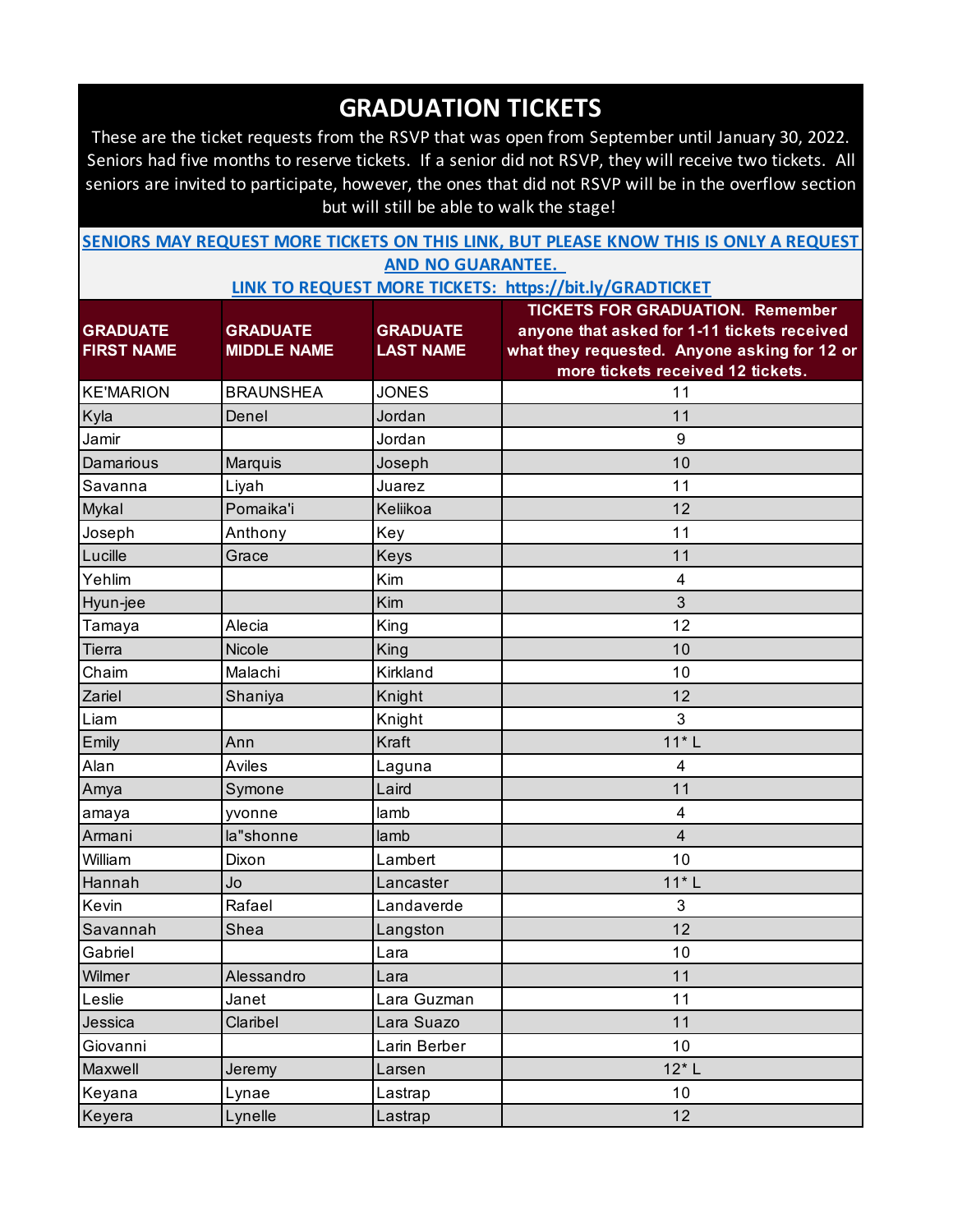These are the ticket requests from the RSVP that was open from September until January 30, 2022. Seniors had five months to reserve tickets. If a senior did not RSVP, they will receive two tickets. All seniors are invited to participate, however, the ones that did not RSVP will be in the overflow section but will still be able to walk the stage!

| SENIORS MAY REQUEST MORE TICKETS ON THIS LINK, BUT PLEASE KNOW THIS IS ONLY A REQUEST |                          |  |  |  |
|---------------------------------------------------------------------------------------|--------------------------|--|--|--|
|                                                                                       | <b>AND NO GUARANTEE.</b> |  |  |  |

|                   |                    |                      | <b>TICKETS FOR GRADUATION. Remember</b>      |
|-------------------|--------------------|----------------------|----------------------------------------------|
| <b>GRADUATE</b>   | <b>GRADUATE</b>    | <b>GRADUATE</b>      | anyone that asked for 1-11 tickets received  |
| <b>FIRST NAME</b> | <b>MIDDLE NAME</b> | <b>LAST NAME</b>     | what they requested. Anyone asking for 12 or |
|                   |                    |                      | more tickets received 12 tickets.            |
| Cristian          |                    | Laureano<br>Faustino | 12                                           |
| Graham            | lawrence           | Lawlis               | $\overline{4}$                               |
| Cecily            | Kate               | Leal                 | 10                                           |
| Yejin             |                    | Lee                  | 3                                            |
| Justin            | Jimin              | Lee                  | 3                                            |
| Mackenzie         | Lauren             | Leibee               | $\,6$                                        |
| Robert            | Cullen             | Leitner              | 8                                            |
| Mason             | Kayne              | Lemley               | 11                                           |
| Sabrina           | Maricella          | Lemus                | 11                                           |
| Zai               | lang               | Len                  | 12                                           |
| Aime              |                    | Leonides<br>Eusebio  | 12                                           |
| Joshua            |                    | Lerma                | $\overline{4}$                               |
| Jose              | Manuel             | Lerma                | 3                                            |
| MeyGan            | York               | Lewis                | 11                                           |
| Ram               | Ceu                | Lian                 | 11                                           |
| Run               | Cer                | Lian                 | 7                                            |
| Van               | Ceu                | Lian                 | 8                                            |
| Josep             |                    | Lian Cung            | 8                                            |
| Haylen            | Valeria            | Limon                | 10                                           |
| Adeja             | Renee              | Lloyd                | 12                                           |
| Janos             | Leon               | Lobo                 | 5                                            |
| Lizeth            |                    | Longines             | 6                                            |
| Wendy             | Stephanie          | Longines             | 11                                           |
| Joan              | Carlos             | Lopez                | $\overline{4}$                               |
| Oscar             | Jr                 | Lopez                | 12                                           |
| Kimberly          |                    | Lopez Lopez          | 11                                           |
| Sergio            |                    | Loredo               | 5                                            |
| Jacob             | Marlon             | Lowery               | 12                                           |
| shayla            | Alejandra          | loyo                 | 11                                           |
| Anna              | Cristina           | Lozano               | $\overline{7}$                               |
| Haydee            | Marlene            | Lucero               | 11                                           |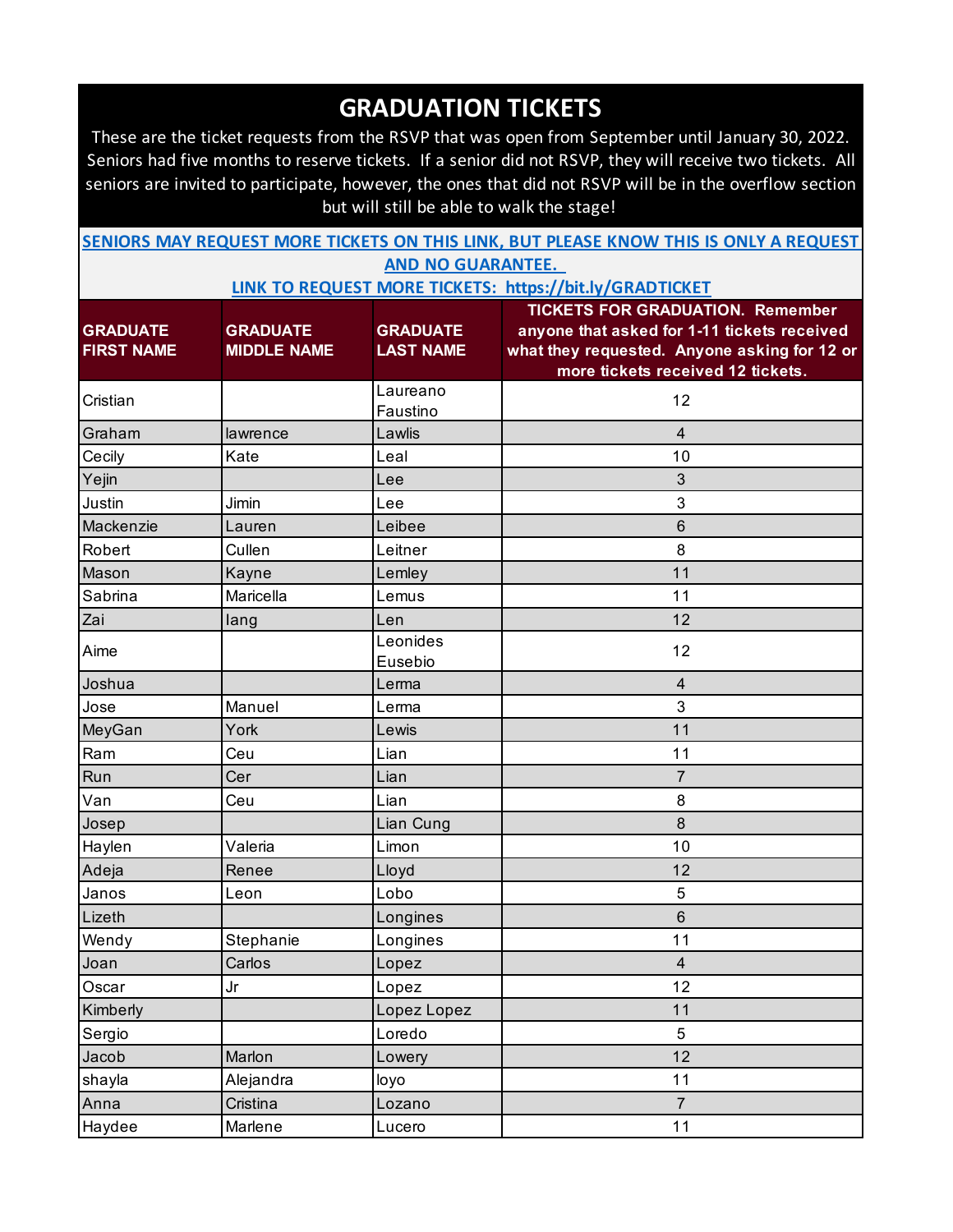These are the ticket requests from the RSVP that was open from September until January 30, 2022. Seniors had five months to reserve tickets. If a senior did not RSVP, they will receive two tickets. All seniors are invited to participate, however, the ones that did not RSVP will be in the overflow section but will still be able to walk the stage!

| SENIORS MAY REQUEST MORE TICKETS ON THIS LINK, BUT PLEASE KNOW THIS IS ONLY A REQUEST |  |                          |  |  |  |
|---------------------------------------------------------------------------------------|--|--------------------------|--|--|--|
|                                                                                       |  | <b>AND NO GUARANTEE.</b> |  |  |  |

| <b>GRADUATE</b><br><b>FIRST NAME</b> | <b>GRADUATE</b><br><b>MIDDLE NAME</b> | <b>GRADUATE</b><br><b>LAST NAME</b> | <b>TICKETS FOR GRADUATION. Remember</b><br>anyone that asked for 1-11 tickets received<br>what they requested. Anyone asking for 12 or<br>more tickets received 12 tickets. |
|--------------------------------------|---------------------------------------|-------------------------------------|-----------------------------------------------------------------------------------------------------------------------------------------------------------------------------|
| <b>Xitlaly</b>                       |                                       | Lule                                | 11                                                                                                                                                                          |
| Shayla                               | Nevaeh                                | Luna                                | 10                                                                                                                                                                          |
| <b>Trishelle</b>                     | DeAnn                                 | Luster                              | 11                                                                                                                                                                          |
| Emily                                | Ryne                                  | Luzier                              | $9\,$                                                                                                                                                                       |
| Anthony                              | Nhan                                  | Ly                                  | 12                                                                                                                                                                          |
| Ashton                               | Corneil                               | Lynch                               | 12                                                                                                                                                                          |
| Najah                                | Clarice                               | Mabry                               | 12                                                                                                                                                                          |
| Ana                                  | Maria                                 | Macias                              | 5                                                                                                                                                                           |
| Madison                              | Myriah                                | Mack                                | 11                                                                                                                                                                          |
| Ochareese                            |                                       | Mack                                | 12                                                                                                                                                                          |
| Elijah                               | James                                 | Madhlangobe                         | 8                                                                                                                                                                           |
| lan                                  | Gabriel                               | Magallon                            | 12                                                                                                                                                                          |
| Faith                                | A'lyssia                              | Magee                               | 11                                                                                                                                                                          |
| Rabeeba                              |                                       | Mahaseen                            | 5                                                                                                                                                                           |
| <b>Richard</b>                       | Carter                                | Mainini                             | 10                                                                                                                                                                          |
| Alex                                 | Daniel                                | Maldonado                           | 9                                                                                                                                                                           |
| Marc                                 | Antonio                               | Maldonado                           | 10                                                                                                                                                                          |
| Diana                                |                                       | Maldonado-<br>Bermejo               | 4                                                                                                                                                                           |
| Roberto                              | David                                 | Maldonado-<br>Hernandez             | $6\phantom{1}$                                                                                                                                                              |
| Ricardo                              |                                       | Mandujano                           | 3                                                                                                                                                                           |
| Enrique                              |                                       | <b>Marcos</b>                       | 8                                                                                                                                                                           |
| Maddison                             | <b>Michelle</b>                       | Marlowe                             | 11                                                                                                                                                                          |
| Marissa                              | Veronica                              | Marmolejo                           | 12                                                                                                                                                                          |
| Andrew                               | Jacob                                 | Marquez                             | $\mathfrak{B}$                                                                                                                                                              |
| Citlali                              | Guadalupe                             | Marquez<br>Hernandez                | $\overline{7}$                                                                                                                                                              |
| Maria                                | Guadalupe                             | Marquez<br>Martinez                 | 11                                                                                                                                                                          |
| Jeremiah                             | Daniel                                | Martin                              | 11                                                                                                                                                                          |
| Kamryn                               | Jermiya-Latrice                       | Martin                              | 12                                                                                                                                                                          |
| Tahj                                 | Gabriel                               | Martin                              | 12                                                                                                                                                                          |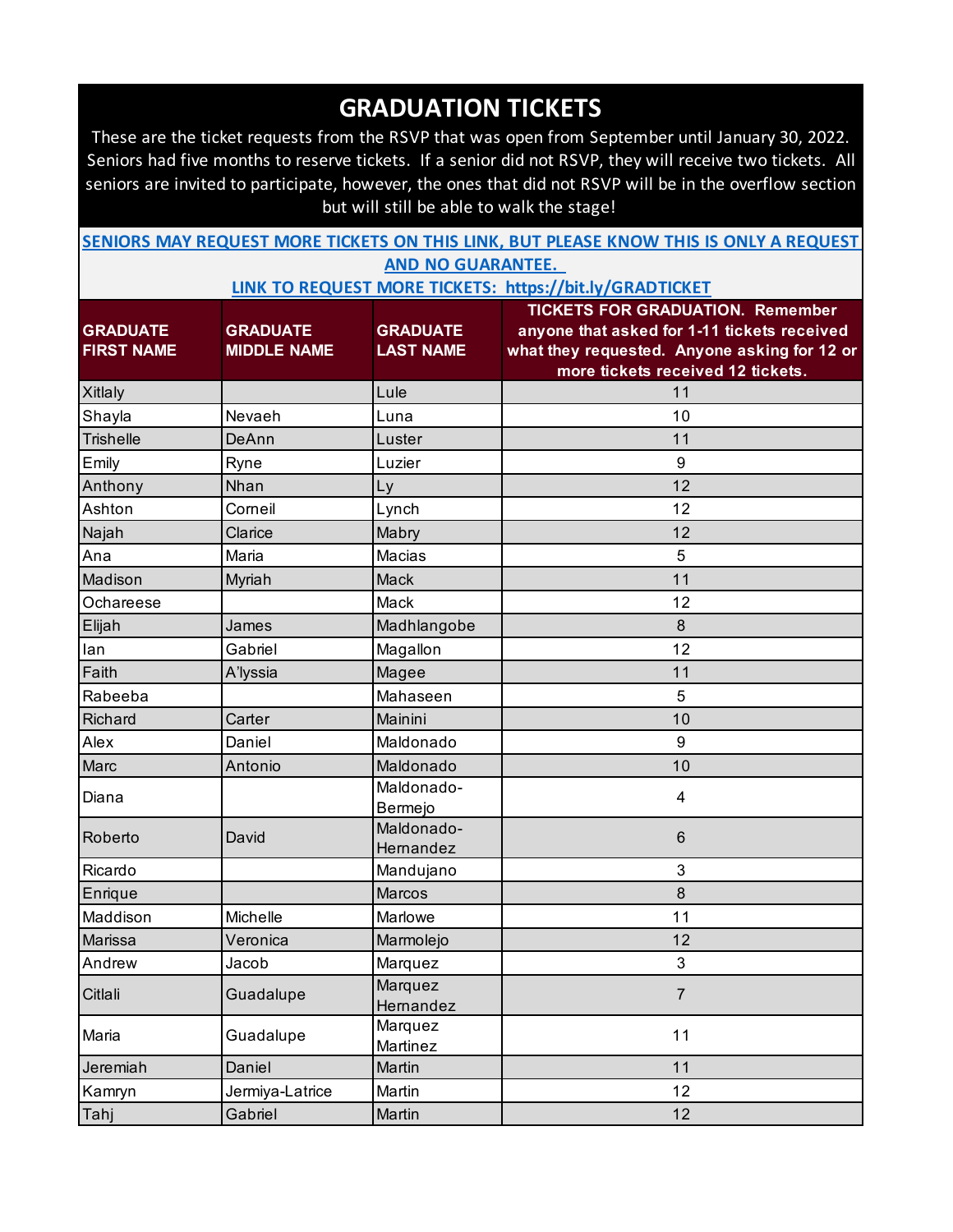These are the ticket requests from the RSVP that was open from September until January 30, 2022. Seniors had five months to reserve tickets. If a senior did not RSVP, they will receive two tickets. All seniors are invited to participate, however, the ones that did not RSVP will be in the overflow section but will still be able to walk the stage!

| SENIORS MAY REQUEST MORE TICKETS ON THIS LINK, BUT PLEASE KNOW THIS IS ONLY A REQUEST |  |                          |  |  |  |
|---------------------------------------------------------------------------------------|--|--------------------------|--|--|--|
|                                                                                       |  | <b>AND NO GUARANTEE.</b> |  |  |  |

|                   |                    |                     | <b>TICKETS FOR GRADUATION. Remember</b>      |
|-------------------|--------------------|---------------------|----------------------------------------------|
| <b>GRADUATE</b>   | <b>GRADUATE</b>    | <b>GRADUATE</b>     | anyone that asked for 1-11 tickets received  |
| <b>FIRST NAME</b> | <b>MIDDLE NAME</b> | <b>LAST NAME</b>    | what they requested. Anyone asking for 12 or |
|                   |                    |                     | more tickets received 12 tickets.            |
| <b>Bailey</b>     | Marie              | Martin              | $\overline{2}$                               |
| Alondra           | Sofia              | Martinez            | 11                                           |
| Anayely           |                    | Martinez            | 6                                            |
| Andrick           | Rodrigo            | Martinez            | 4                                            |
| Antonio           | Rafael             | Martinez            | $\overline{\mathbf{4}}$                      |
| Arlett            | Merari             | Martinez            | 10                                           |
| <b>ARYONA</b>     | M                  | <b>MARTINEZ</b>     | 12                                           |
| <b>DAMIEN</b>     | <b>ANTHONY</b>     | <b>MARTINEZ</b>     | $9*L$                                        |
| kaleb             | raymond            | martinez            | 11                                           |
| Kelly             |                    | Martinez            | 11                                           |
| Astri             | Yojani             | Martinez            | 5                                            |
| <b>Shakira</b>    |                    | Martinez            | 11                                           |
| Jaime             |                    | Martinez            | 3                                            |
|                   |                    | Hernandez           |                                              |
| <b>Brisa</b>      |                    | Martinez            | 8                                            |
|                   |                    | Hernandez           |                                              |
| Jose              | Fernando           | Martinez            | 6                                            |
|                   |                    | Hernandez           |                                              |
| Elliott           | Zoram              | Martinez jr         | 8                                            |
| Grace             |                    | Martinez            | 12                                           |
|                   |                    | Marquez<br>Martinez |                                              |
| Aileen            |                    | Ramirez             | 8                                            |
| <b>Briana</b>     | Jaelynn            | Mata                | 10                                           |
| Saul              | Avel               | Mata                | 12                                           |
| <b>SAUL</b>       | <b>AVEL</b>        | <b>MATA</b>         | 12                                           |
| Cedric            | Decarlos           | Mathis II           | 5                                            |
|                   |                    | Mauricio            |                                              |
| Damaris           |                    | Sanjuan             | 12                                           |
| Royal             | Kennedy            | McCoo               | $11*L$                                       |
| Ziza              | Eleace             | McCrary             | 10                                           |
| Benjamin          |                    | McCurley            | $6\phantom{1}$                               |
| Terryll           | Jalon              | McDaniel            | 10                                           |
| <b>Bradley</b>    | Cole               | McKinney            | 10                                           |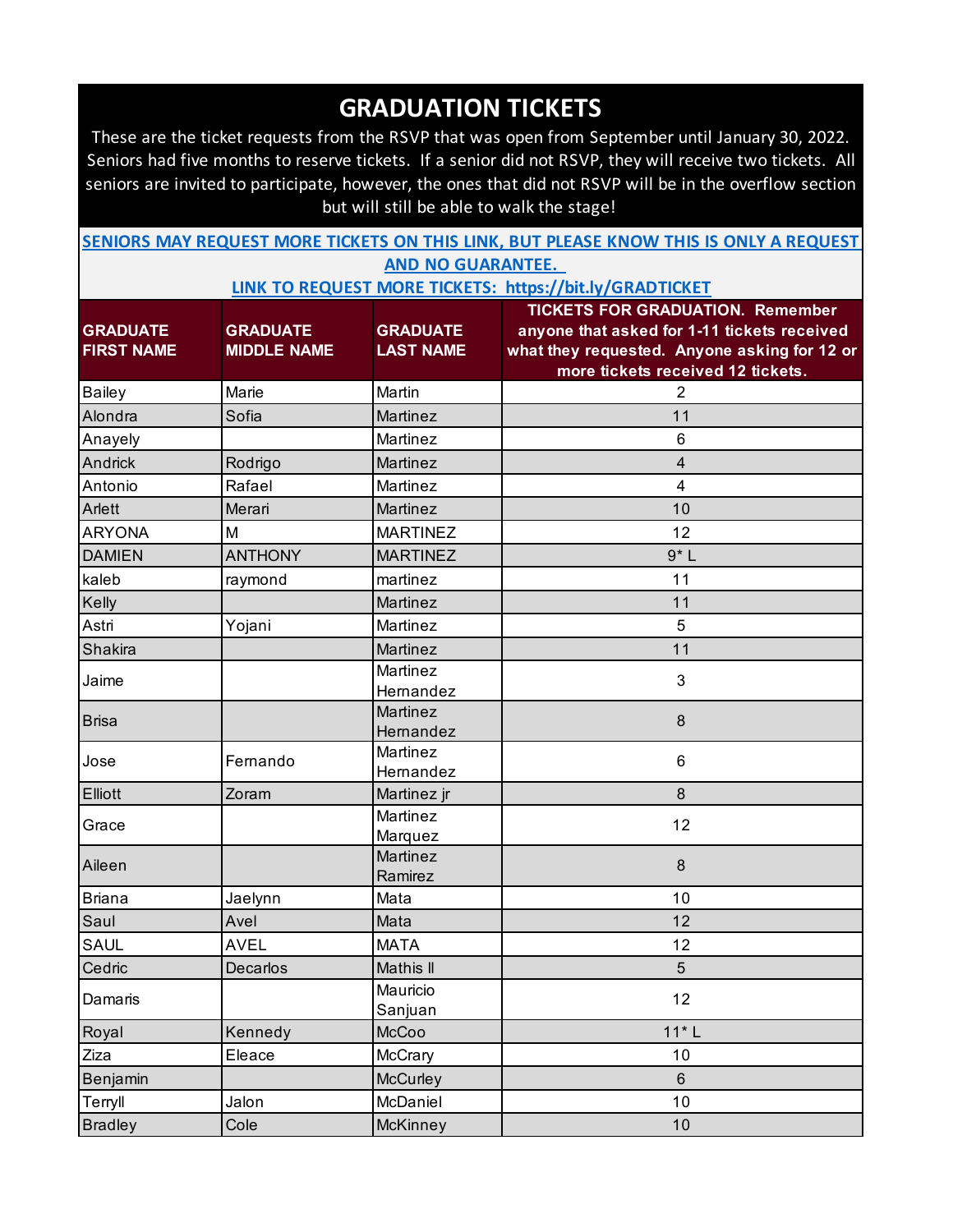These are the ticket requests from the RSVP that was open from September until January 30, 2022. Seniors had five months to reserve tickets. If a senior did not RSVP, they will receive two tickets. All seniors are invited to participate, however, the ones that did not RSVP will be in the overflow section but will still be able to walk the stage!

| SENIORS MAY REQUEST MORE TICKETS ON THIS LINK, BUT PLEASE KNOW THIS IS ONLY A REQUEST |  |                          |  |  |  |
|---------------------------------------------------------------------------------------|--|--------------------------|--|--|--|
|                                                                                       |  | <b>AND NO GUARANTEE.</b> |  |  |  |

|                   |                    |                  | <b>TICKETS FOR GRADUATION. Remember</b>      |
|-------------------|--------------------|------------------|----------------------------------------------|
| <b>GRADUATE</b>   | <b>GRADUATE</b>    | <b>GRADUATE</b>  | anyone that asked for 1-11 tickets received  |
| <b>FIRST NAME</b> | <b>MIDDLE NAME</b> | <b>LAST NAME</b> | what they requested. Anyone asking for 12 or |
|                   |                    |                  | more tickets received 12 tickets.            |
| Cody              | James              | McMahon          | 11                                           |
| Olivia            | Charlize           | McMillian        | 10                                           |
| Willie            | <b>KB</b>          | McNabb           | 8                                            |
| <b>JAYDEN</b>     | <b>CARNELL</b>     | <b>MCNEIL</b>    | 8                                            |
| <b>COREY</b>      | <b>DEVON</b>       | <b>MCSEE</b>     | 10                                           |
| Jesus             | Manuel             | Medina Eusebio   | 12                                           |
| <b>FRANCISCO</b>  | <b>MONSIVAIS</b>   | <b>MEDRANO</b>   | 12                                           |
| Erika             | María              | Mejía            | $\overline{7}$                               |
| Alexis            | cruz               | Melchor          | 11                                           |
| Citlali           |                    | Melchor          | $\overline{4}$                               |
| Cristofer         |                    | Melchor          | 8                                            |
| John              | Luke               | Mellado-         | 11                                           |
|                   |                    | Guimaraes        |                                              |
| Victor            |                    | Mendes           | 3                                            |
| Yulisa            | Yamilet            | Mendez-Marcos    | $6\phantom{1}$                               |
| Karen             | Annette            | Mendoza          | 10                                           |
| Julieta           |                    | Mendoza          | 9                                            |
| Rylynn            | Marie              | Merz             | 12                                           |
| <b>Baker</b>      |                    | Michael          | 3                                            |
| Phoenix           | Ashton             | Milacek          | 10                                           |
| Courtney          |                    | Milam            | 12                                           |
| lan               | Nathaniel          | <b>Miles</b>     | $6\phantom{1}$                               |
| Meghan            | Avery              | <b>Miller</b>    | 11                                           |
| Jaz'lyn           | Lanae              | <b>Mims</b>      | 8                                            |
| Jayda             | Jahnee             | Minniefield      | 6                                            |
| emma              | nicole             | minton           | 7                                            |
| Amiah             | Jade               | Mitchell         | 9                                            |
| Cameren           | Deshaun            | Mitchell         | 8                                            |
| Derrion           | M.                 | Mitchell         | $9*L$                                        |
| Karson            | D                  | Mitchell         | 11                                           |
| Micah             |                    | Moboto           | 11                                           |
| Janis             | Michell            | Molina Rodil     | 12                                           |
| Amy               |                    | Monreal          | 11                                           |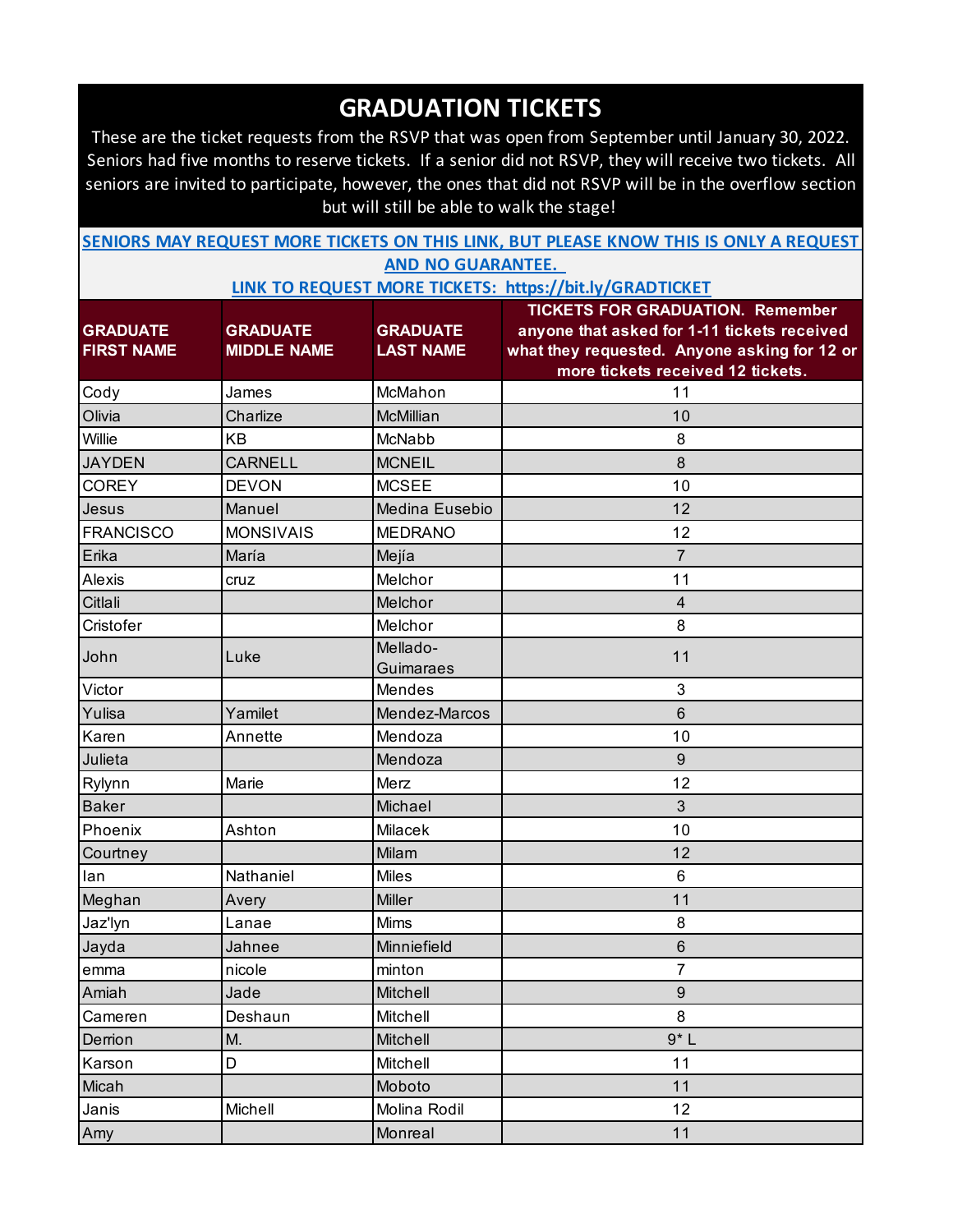These are the ticket requests from the RSVP that was open from September until January 30, 2022. Seniors had five months to reserve tickets. If a senior did not RSVP, they will receive two tickets. All seniors are invited to participate, however, the ones that did not RSVP will be in the overflow section but will still be able to walk the stage!

| SENIORS MAY REQUEST MORE TICKETS ON THIS LINK, BUT PLEASE KNOW THIS IS ONLY A REQUEST |  |  |  |  |  |  |  |  |  |
|---------------------------------------------------------------------------------------|--|--|--|--|--|--|--|--|--|
| <b>AND NO GUARANTEE.</b>                                                              |  |  |  |  |  |  |  |  |  |

|                   |                    |                     | <b>TICKETS FOR GRADUATION. Remember</b>      |
|-------------------|--------------------|---------------------|----------------------------------------------|
| <b>GRADUATE</b>   | <b>GRADUATE</b>    | <b>GRADUATE</b>     | anyone that asked for 1-11 tickets received  |
| <b>FIRST NAME</b> | <b>MIDDLE NAME</b> | <b>LAST NAME</b>    | what they requested. Anyone asking for 12 or |
|                   |                    |                     | more tickets received 12 tickets.            |
| Annika            | Latrice            | Monroe              | 11                                           |
| <b>Brandon</b>    | N/A                | Montolla            | 5                                            |
| Maliyah           | Aviana             | Montoya             | 5                                            |
| Elijah            | James              | Moore               | 12                                           |
| Allen             | Enmanuel           | Mora                | 12                                           |
| Katelyn           | Lizet              | Mora-Garcia         | 12                                           |
| Maicon            | Davinchi           | Morales             | 11                                           |
| Carlos            | Daniel             | <b>Morales</b>      | $\overline{\mathbf{4}}$                      |
| Israel            | Adrian             | Morales Mier        | 12                                           |
| Pablo             | Apolonio           | Moreno              | 12                                           |
| Amy               | Nicole             | Morgan              | 8                                            |
| Gabriella         | R.                 | Morrison            | 9                                            |
| Roger             |                    | Moya                | 4                                            |
| Sandy             | Michelle           | Moya                | 9                                            |
| Diego             | Enrique            | Munoz               | 5                                            |
| Ana               | Mireli             | Murillo             | 11                                           |
| Naomi             | Gabriela           | Murphy              | $11*L$                                       |
| <b>Rikki</b>      | Kayln              | Murray              | 11                                           |
| Ellanor           | Grace              | Nance               | 11                                           |
| Jonathan          |                    | Navarrete<br>Vences | 5                                            |
| Jacqueline        |                    | Navarro             | 5                                            |
| Rhiannon          | Morgan             | Needham             | 6                                            |
| Lilian            |                    | Nena                | 11                                           |
| Thalia            | Marie              | <b>Nerios</b>       | 11                                           |
| Jazmin            | Lizeth             | Netro               | 8                                            |
| Angela            |                    | Ngun Nei Tial       | 11                                           |
| <b>BaoTran</b>    |                    | Nguyen              | 10                                           |
| Christine         | Mai                | Nguyen              | $\overline{4}$                               |
| Dieuthi           | Khoa               | Nguyen              | 11                                           |
| Quynh             |                    | Nguyen              | 10                                           |
| Steven            | Ngoc               | Nguyen              | 12                                           |
| Katelyn           | Elaine             | Noblitt             | 12                                           |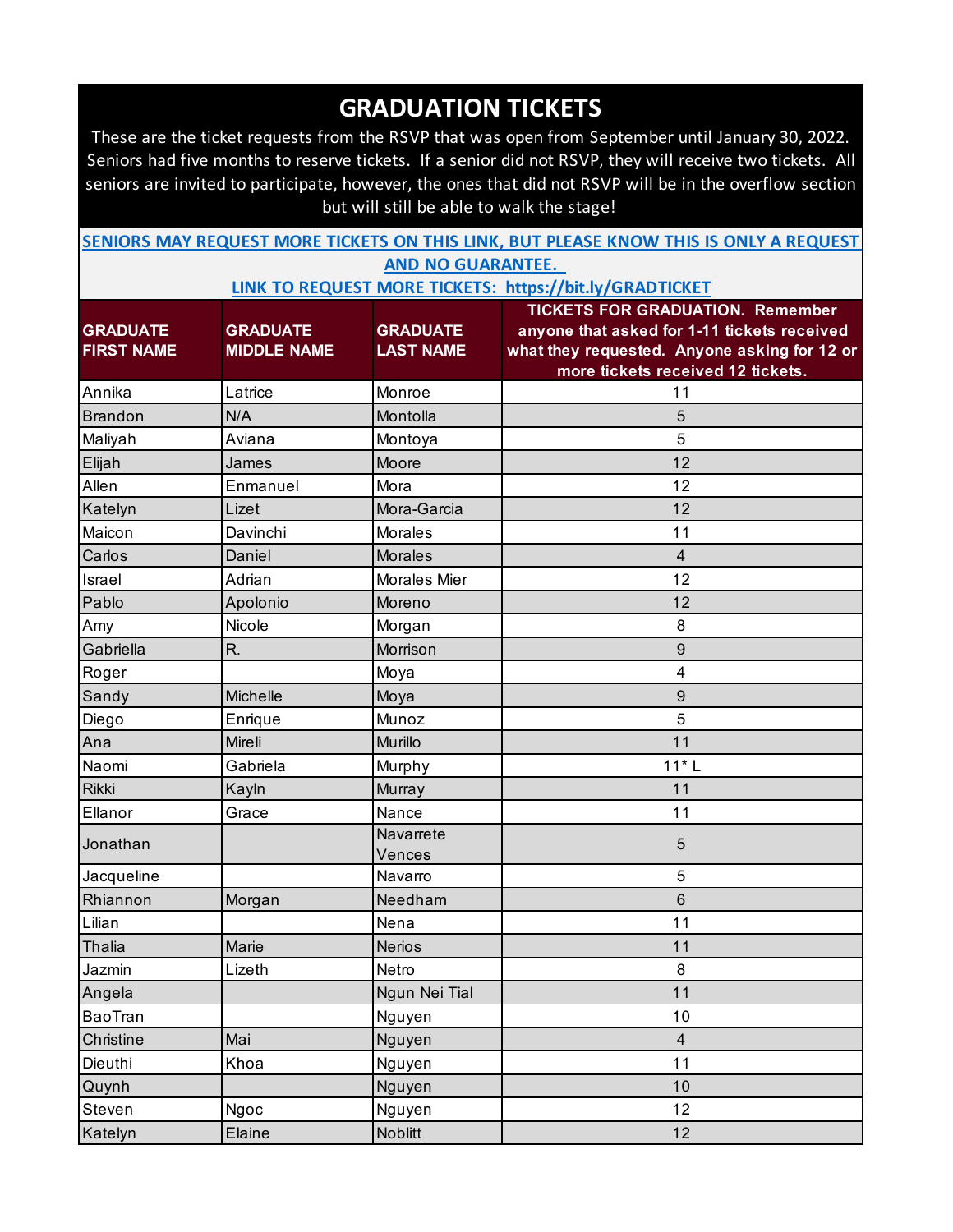These are the ticket requests from the RSVP that was open from September until January 30, 2022. Seniors had five months to reserve tickets. If a senior did not RSVP, they will receive two tickets. All seniors are invited to participate, however, the ones that did not RSVP will be in the overflow section but will still be able to walk the stage!

| SENIORS MAY REQUEST MORE TICKETS ON THIS LINK, BUT PLEASE KNOW THIS IS ONLY A REQUEST |  |  |  |  |  |  |  |  |  |
|---------------------------------------------------------------------------------------|--|--|--|--|--|--|--|--|--|
| ---- --- ----------                                                                   |  |  |  |  |  |  |  |  |  |

**AND NO GUARANTEE. LINK TO REQUEST MORE TICKETS: https://bit.ly/GRADTICKET**

|                   |                    |                  | <b>TICKETS FOR GRADUATION. Remember</b>      |
|-------------------|--------------------|------------------|----------------------------------------------|
| <b>GRADUATE</b>   | <b>GRADUATE</b>    | <b>GRADUATE</b>  | anyone that asked for 1-11 tickets received  |
| <b>FIRST NAME</b> | <b>MIDDLE NAME</b> | <b>LAST NAME</b> | what they requested. Anyone asking for 12 or |
|                   |                    |                  | more tickets received 12 tickets.            |
| Christian         | Lee                | Norman           | 11                                           |
| <b>Tavius</b>     | Robert             | <b>Norris</b>    | 12                                           |
| Mia               | Marie              | Norton           | 11                                           |
| Nadia             | Cherie             | Nunsant          | 8                                            |
| Jamya             | Shanice            | Ocasio           | 3                                            |
| Jehovahtimilehin  | Sessi              | ogunderu         | 11                                           |
| Ja'Toya           | Reynese            | Oliver           | 11                                           |
| Andrea            | De Los Ángeles     | Oria             | $\overline{4}$                               |
| Zckarlett         | Elijah             | Oropeza          | $\overline{7}$                               |
| Valerie           | Abigail            | Ortiz            | 11                                           |
| Emilee            | Guadelupe          | Ortiz            | $6*L$                                        |
| Dalenpisey        |                    | Ou               | 11                                           |
| Greyson           | Alexander          | Ovletrea         | 11                                           |
| Melissa           | Jai                | Paine            | 11                                           |
| Kenneth           | Ethan              | Painter          | 11                                           |
| Michelle          |                    | Palacios         | 6                                            |
| Daniela           | Sarais             | Palencia         | 5                                            |
| <b>Biak</b>       | Rem                | Par              | 11                                           |
| Ruth              | Ngun Tin           | Par              | 12                                           |
| Amani             | Victoria           | Parish-Worth     | 11                                           |
| Jiwoong           |                    | Park             | 4                                            |
| l'an              | Daeronne           | Parks            | 6                                            |
| Audrey            | Ryanne             | Patelski         | 5                                            |
| <b>DeShawne</b>   | DeAnthony          | Paul             | 12                                           |
| Kaidance          | Marie              | Payne            | 12                                           |
| Valeria           | A                  | Pedauga          | 7                                            |
| Alejandro         |                    | Perez            | 5                                            |
| Catalina          |                    | Perez            | $\overline{7}$                               |
| David             | Jr                 | Perez            | $\overline{7}$                               |
| Dayana            |                    | Perez            | 12                                           |
| Joseph            | Xavier             | Perez            | 12                                           |
| Julio             | Cesar              | Perez            | 10                                           |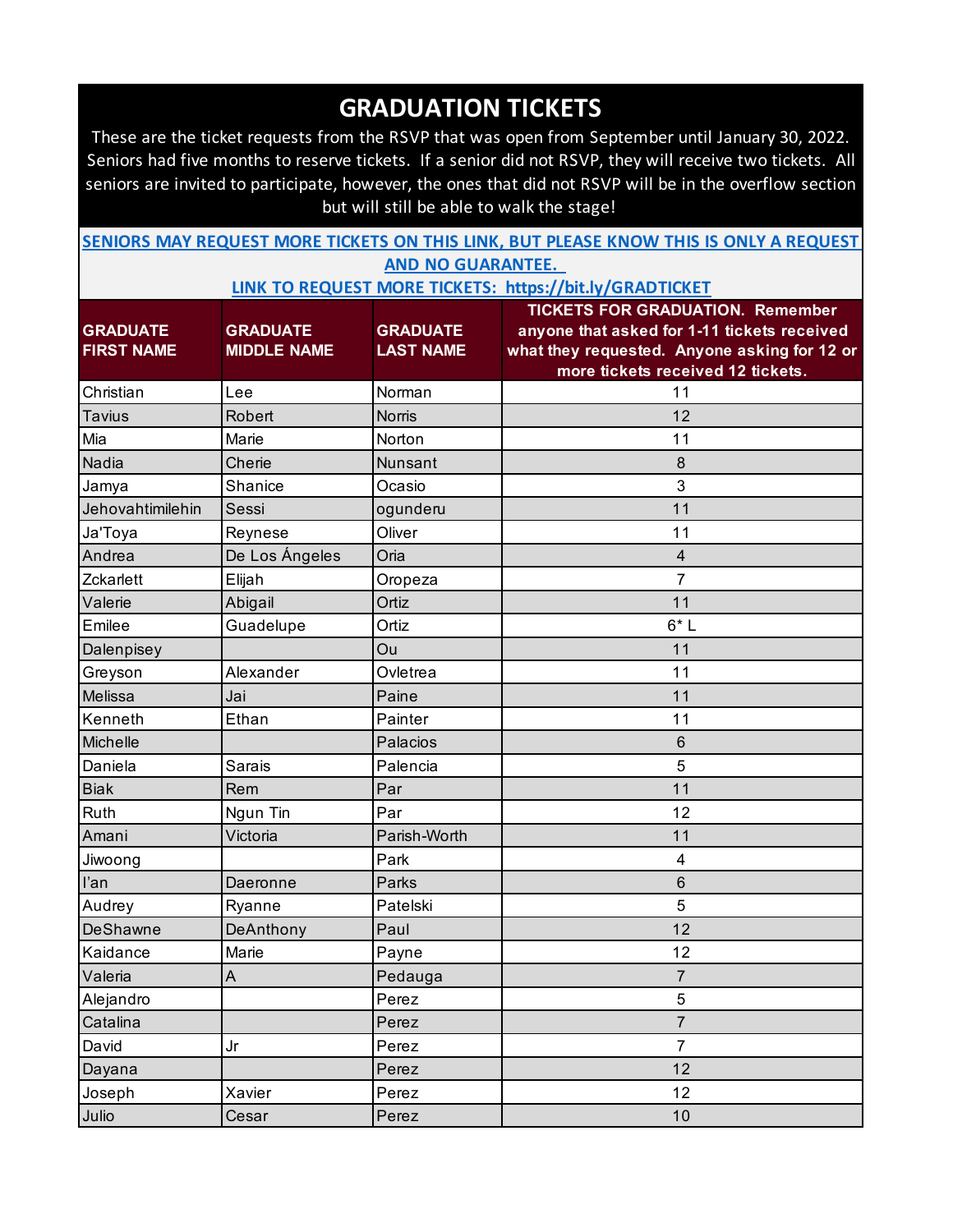These are the ticket requests from the RSVP that was open from September until January 30, 2022. Seniors had five months to reserve tickets. If a senior did not RSVP, they will receive two tickets. All seniors are invited to participate, however, the ones that did not RSVP will be in the overflow section but will still be able to walk the stage!

| SENIORS MAY REQUEST MORE TICKETS ON THIS LINK, BUT PLEASE KNOW THIS IS ONLY A REQUEST |  |  |  |  |  |  |  |  |  |
|---------------------------------------------------------------------------------------|--|--|--|--|--|--|--|--|--|
| <b>AND NO GUARANTEE.</b>                                                              |  |  |  |  |  |  |  |  |  |

|                   |                    |                        | <b>TICKETS FOR GRADUATION. Remember</b>      |
|-------------------|--------------------|------------------------|----------------------------------------------|
| <b>GRADUATE</b>   | <b>GRADUATE</b>    | <b>GRADUATE</b>        | anyone that asked for 1-11 tickets received  |
| <b>FIRST NAME</b> | <b>MIDDLE NAME</b> | <b>LAST NAME</b>       | what they requested. Anyone asking for 12 or |
|                   |                    |                        | more tickets received 12 tickets.            |
| Klara             | Guadalupe          | Perez                  | 10                                           |
| Miguel            | Angel              | Perez                  | 5                                            |
| <b>Berenise</b>   |                    | Perez-Lopez            | 11                                           |
| <b>Tyrece</b>     | Mikal              | <b>Perkins</b>         | 10                                           |
| Zariya            | Lei                | Petty                  | 10                                           |
| Cody              | J                  | <b>Phillips</b>        | 5                                            |
| Anthony           | Un                 | Phong                  | 11                                           |
| Jalen             | Ryan-McKenzie      | Piece                  | 12                                           |
| Beronica          | Alejandra          | Pineda                 | $\overline{7}$                               |
| Elan              | Scott              | Pittman                | 11                                           |
| Salvador          |                    | Pizano                 | 7                                            |
| Jose              | Caleb              | Pizano-Acosta          | 11                                           |
| Valeria           |                    | Platas Garcia          | 10                                           |
| Alyric            | Monique            | Polk                   | 11                                           |
| Courtney          | Renea              | Pope                   | 10                                           |
| Seth              | Anthony            | Porter                 | 10                                           |
| Mario             | Curtis             | Priddy                 | 11                                           |
| Troy              | Colton             | Pruitt                 | 11                                           |
| Stephanie         |                    | Puebla Melchor         | 3                                            |
| Jasmine           |                    | Quevedo                | $6\phantom{1}$                               |
| Alexa             |                    | Quinonez<br>betancourt | 5                                            |
| Kevin             | Albert             | Quiroz                 | 3                                            |
| Joseph            | M                  | Rabner                 | 10                                           |
| Gabrielle         | Celeste            | Rabon                  | 11                                           |
| Haylee            | Nicole             | Rachal                 | 12                                           |
| madison           | nicole             | rachal                 | 12                                           |
| Edmundo           | Automotive         | Ramirez                | 6                                            |
| Jesus             |                    | Ramirez                | $\,6\,$                                      |
| Jose              | Santos             | Ramirez                | 9                                            |
| Luis              | Enrique            | Ramirez                | 12                                           |
| <b>NATALIA</b>    |                    | <b>RAMIREZ</b>         | 5                                            |
| Rafael            |                    | Ramirez                | 10                                           |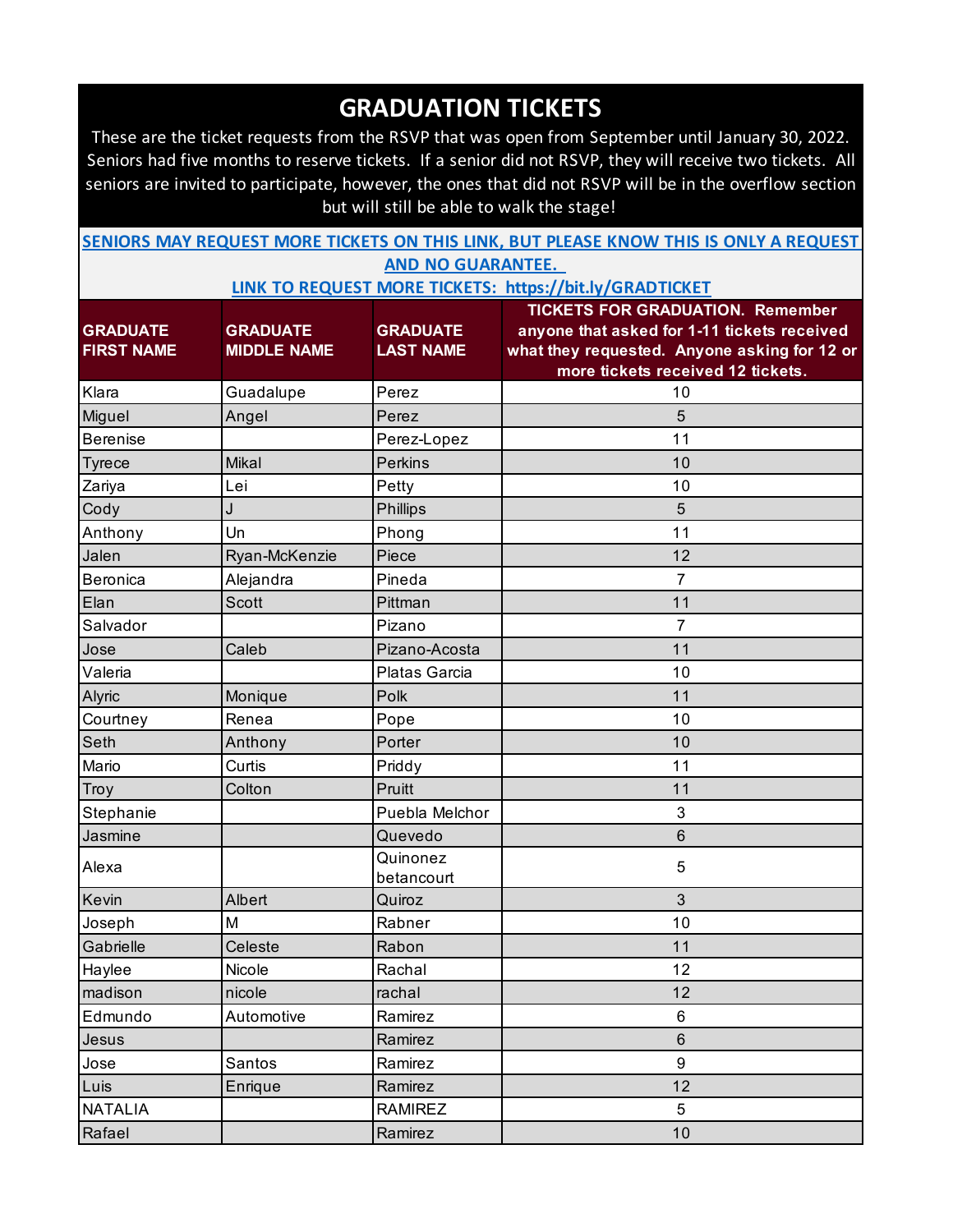These are the ticket requests from the RSVP that was open from September until January 30, 2022. Seniors had five months to reserve tickets. If a senior did not RSVP, they will receive two tickets. All seniors are invited to participate, however, the ones that did not RSVP will be in the overflow section but will still be able to walk the stage!

| SENIORS MAY REQUEST MORE TICKETS ON THIS LINK, BUT PLEASE KNOW THIS IS ONLY A REQUEST |  |  |  |  |  |  |  |  |  |
|---------------------------------------------------------------------------------------|--|--|--|--|--|--|--|--|--|
| ---- --- ----------                                                                   |  |  |  |  |  |  |  |  |  |

**AND NO GUARANTEE. LINK TO REQUEST MORE TICKETS: https://bit.ly/GRADTICKET**

|                   |                    |                     | <b>TICKETS FOR GRADUATION. Remember</b>      |
|-------------------|--------------------|---------------------|----------------------------------------------|
| <b>GRADUATE</b>   | <b>GRADUATE</b>    | <b>GRADUATE</b>     | anyone that asked for 1-11 tickets received  |
| <b>FIRST NAME</b> | <b>MIDDLE NAME</b> | <b>LAST NAME</b>    | what they requested. Anyone asking for 12 or |
|                   |                    |                     | more tickets received 12 tickets.            |
| Uriko             | Garcia             | Ramirez             | 6                                            |
| Leonardo          |                    | Ramirez             | 3                                            |
| Gabriela          | Sarahy             | Ramones<br>Carballo | 5                                            |
| Imari             | Kortney            | Randle              | 12                                           |
| Arnulfo           | Antonio            | Rangel Ramirez      | $\overline{7}$                               |
| Lisbeth           |                    | Rebollar            | 10                                           |
| Kevin             | Jeremiah           | Recio               | 11                                           |
| Devean            | Matthew            | Redmon              | $\overline{7}$                               |
| Sean              | Dominique          | Reed                | 12                                           |
| Serenity          |                    | Reed                | 9                                            |
| <b>Austin</b>     | Harold             | Reeser              | 11                                           |
| Savannah          | Cheyenne           | Reneau              | 11                                           |
| Areysha           | Glorian            | Resto               | 11                                           |
| Carlos            | Antonio            | Reyes               | 12                                           |
| Erik              |                    | Reyes               | 10                                           |
| Kevin             |                    | Reyes               | 8                                            |
| Ricardo           | Armando            | Reyes               | 11                                           |
| Camila            |                    | Reyes               | 11                                           |
| jonathan          |                    | reyes               | 5                                            |
| Alondra           |                    | Reyes Juárez        | 11                                           |
| Michael           | Alex               | Reyna               | 11                                           |
| Amber             | <b>Michelle</b>    | <b>Rhodes</b>       | 12                                           |
| <b>Demetrius</b>  | Dushawn            | <b>Rice</b>         | 11                                           |
| Olivia            | Murayoshi          | <b>Rickards</b>     | 10                                           |
| rainee            | cheyenne           | riojas              | 11                                           |
| Jesus             | Conrado            | Rios                | 3                                            |
| Haley             | Alyssa             | Ritchie             | 4                                            |
| Aryanni           | Michelle           | Rivera              | 11                                           |
| Charlize          | Mia Jade           | Rivera              | 12                                           |
| Danelly           | Carolina           | Rivera              | $\overline{4}$                               |
| Ivan              | Omar               | Rivera              | 12                                           |
| Kevin             | <b>Bryan</b>       | Rivera              | 5                                            |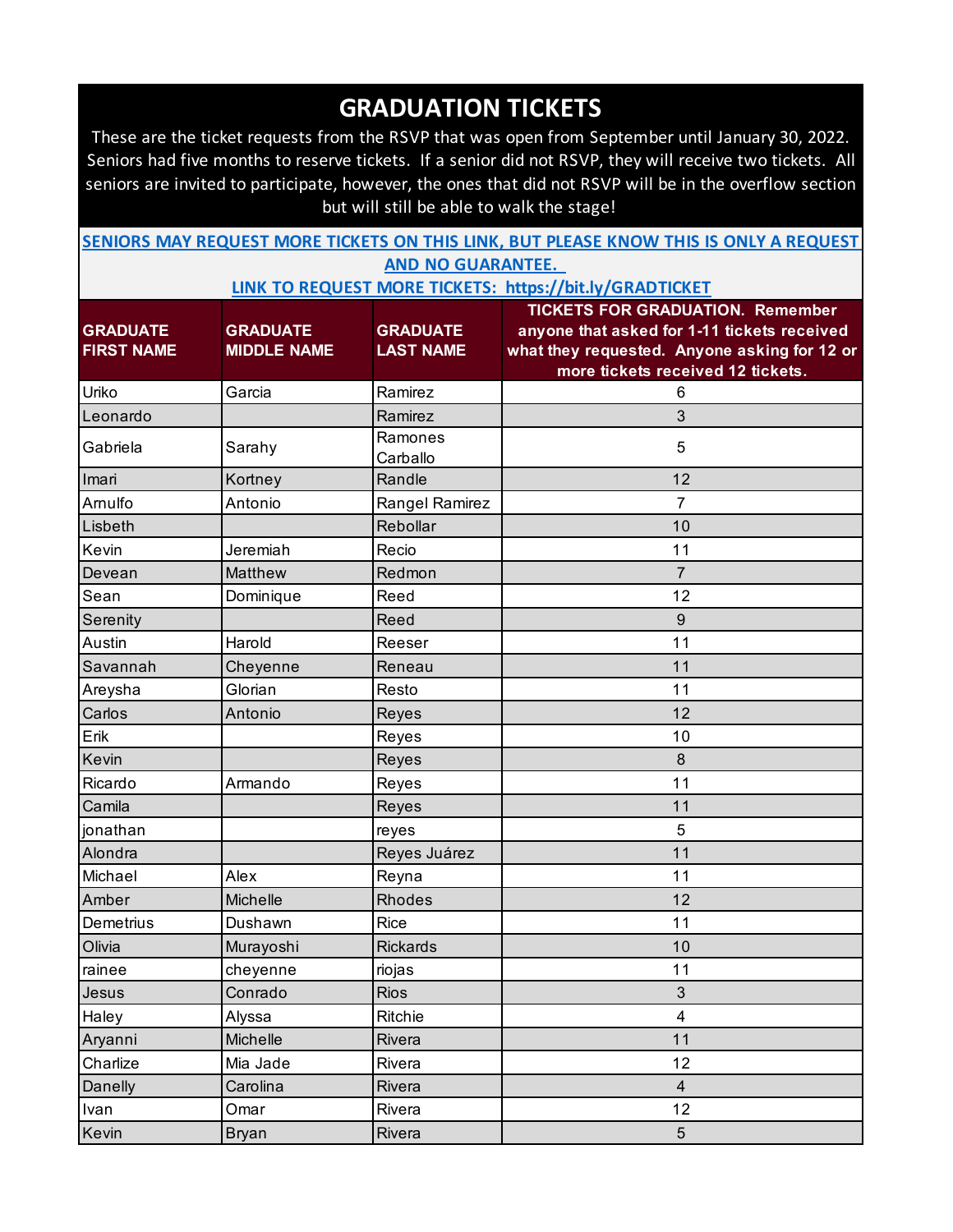These are the ticket requests from the RSVP that was open from September until January 30, 2022. Seniors had five months to reserve tickets. If a senior did not RSVP, they will receive two tickets. All seniors are invited to participate, however, the ones that did not RSVP will be in the overflow section but will still be able to walk the stage!

| SENIORS MAY REQUEST MORE TICKETS ON THIS LINK, BUT PLEASE KNOW THIS IS ONLY A REQUEST |  |  |  |  |  |  |  |  |  |
|---------------------------------------------------------------------------------------|--|--|--|--|--|--|--|--|--|
| <b>AND NO GUARANTEE.</b>                                                              |  |  |  |  |  |  |  |  |  |

| <b>GRADUATE</b>   | <b>GRADUATE</b>    | <b>GRADUATE</b>       | <b>TICKETS FOR GRADUATION. Remember</b><br>anyone that asked for 1-11 tickets received |
|-------------------|--------------------|-----------------------|----------------------------------------------------------------------------------------|
| <b>FIRST NAME</b> | <b>MIDDLE NAME</b> | <b>LAST NAME</b>      | what they requested. Anyone asking for 12 or                                           |
|                   |                    |                       | more tickets received 12 tickets.                                                      |
| Sophia            | Nicole             | Rivera                | 7                                                                                      |
| Meredith          | Janise             | Rivera Duprey         | 10                                                                                     |
| Enrique           |                    | <b>Rivera Paredes</b> | 4                                                                                      |
| Lesli             | Llulesath          | Roberto<br>Secundino  | $6\phantom{1}$                                                                         |
| Addison           | Nicole             | Robinson              | 11                                                                                     |
| Ke'Aundrea        | Danell             | Robinson              | 12                                                                                     |
| Adrian            |                    | Robledo               | 12                                                                                     |
| Jennifer          |                    | Rocha                 | 11                                                                                     |
| Emily             | Joy                | Rodgers               | 7                                                                                      |
| Alondra           | Esmeralda          | Rodriguez             | 11                                                                                     |
| Daniel            |                    | Rodriguez             | 11                                                                                     |
| Lindsay           | Eowyn              | Rodriguez             | 8                                                                                      |
| luz               |                    | Rodriguez             | 11                                                                                     |
| Nasya             | Marie              | Rodriguez             | 8                                                                                      |
| Rosio             | Lusero             | Rodriguez             | 10                                                                                     |
| Servando          |                    | Rodriguez             | $\bf 8$                                                                                |
| Alexander         |                    | Rodriguez             | 5                                                                                      |
| Emely             |                    | Rodriguez             | 11                                                                                     |
| Lucero            | Guadalupe          | Rodriguez             | 10                                                                                     |
| Mharlenn          |                    | Rodriguez             | 9                                                                                      |
| Salma             | Del Carmen         | Rodriguez<br>Gallardo | 8                                                                                      |
| Cheyenne          | Marie              | Rodriquez             | $\,6$                                                                                  |
| Caleb             | Lance              | Rogers                | 9                                                                                      |
| Erik              | Daniel             | Rojas                 | $\boldsymbol{9}$                                                                       |
| Andralyn          | Monet              | Rollinson             | 12                                                                                     |
| Lizmary           |                    | Rosario               | 10                                                                                     |
| Joshua            |                    | Rowntree              | 11                                                                                     |
| <b>Bruno</b>      | Axel               | Rueda                 | 11                                                                                     |
| Gabriel           | De Jesús           | Ruiz                  | 8                                                                                      |
| Nicholas          | Matthew            | Saavedra              | 12                                                                                     |
| Yesmina           | Elaine             | Sackey                | $9\,$                                                                                  |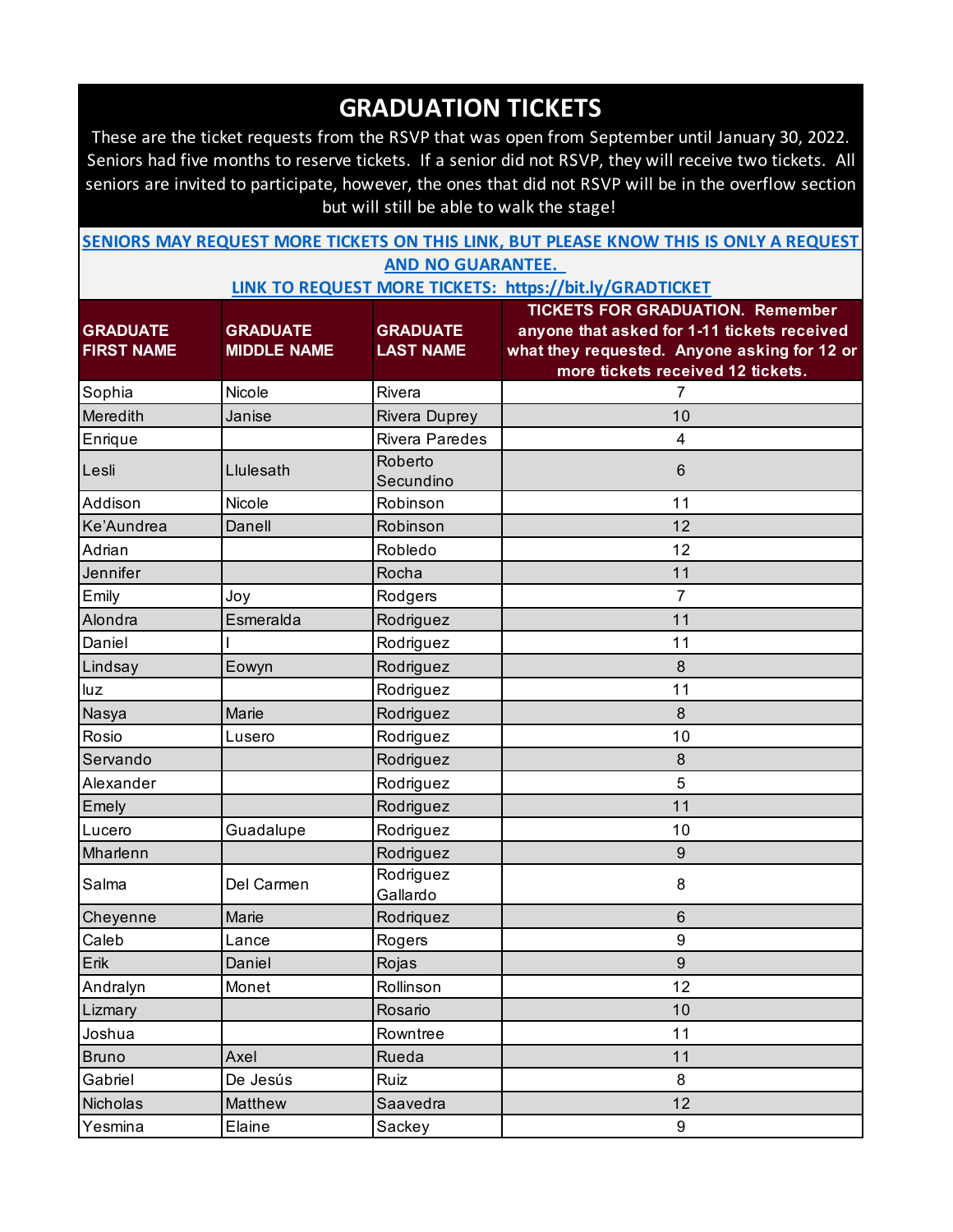These are the ticket requests from the RSVP that was open from September until January 30, 2022. Seniors had five months to reserve tickets. If a senior did not RSVP, they will receive two tickets. All seniors are invited to participate, however, the ones that did not RSVP will be in the overflow section but will still be able to walk the stage!

| SENIORS MAY REQUEST MORE TICKETS ON THIS LINK, BUT PLEASE KNOW THIS IS ONLY A REQUEST |  |  |  |  |  |  |  |  |  |
|---------------------------------------------------------------------------------------|--|--|--|--|--|--|--|--|--|
| <b>AND NO GUARANTEE.</b>                                                              |  |  |  |  |  |  |  |  |  |

|                   |                    |                  | <b>TICKETS FOR GRADUATION. Remember</b>      |
|-------------------|--------------------|------------------|----------------------------------------------|
| <b>GRADUATE</b>   | <b>GRADUATE</b>    | <b>GRADUATE</b>  | anyone that asked for 1-11 tickets received  |
| <b>FIRST NAME</b> | <b>MIDDLE NAME</b> | <b>LAST NAME</b> | what they requested. Anyone asking for 12 or |
|                   |                    |                  | more tickets received 12 tickets.            |
| Sophia            |                    | <b>Salas</b>     | 12                                           |
| Christopher       | Sebastian          | Salazar          | 11                                           |
| Allyn             |                    | Saldana          | 10                                           |
| Alexis            | Daniel             | <b>Salinas</b>   | 11                                           |
| Bryan             | Raul               | <b>Salinas</b>   | $\overline{7}$                               |
| Joseph            | Isiah              | <b>Salinas</b>   | 11                                           |
| Isabella          |                    | Salmeron         | 11                                           |
| Hannah            | Marie              | Saltzgiver       | 11                                           |
| Herman            | James              | Sampson          | 11                                           |
| Janaya            | Marie              | Samson           | 4                                            |
| <b>Alexis</b>     | <b>Morales</b>     | Sanchez          | 5                                            |
| Alondra           | G                  | Sanchez          | 8                                            |
| ashley            | samantha           | sanchez          | $6\phantom{1}$                               |
| Nicholas          |                    | Sanchez          | 11                                           |
| Susana            |                    | Sanchez          | 12                                           |
| Daniela           |                    | Sanchez          | $\overline{\mathbf{4}}$                      |
| Nathan            | Psymon             | Sanchez          | 12                                           |
| Alicia            | G                  | Sánchez          | 11                                           |
| saul              |                    | sanchez rivera   | 8                                            |
| Jaimy             | Ann                | Santhosh         | 12                                           |
| Agustina          | Angelica           | Santo Bono       | 10                                           |
| Alexsandra        |                    | Santos           | 10                                           |
| Angela            |                    | <b>Santos</b>    | $\overline{4}$                               |
| Ariadna           | Miriam             | Santos           | 8                                            |
| Yadira            |                    | <b>Santos</b>    | 11                                           |
| Yasmine           |                    | Santos           | 6                                            |
| Kevin             | William            | Sapp             | 10                                           |
| Ivan              | Anthony            | Saucedo          | 12                                           |
| <b>Brooke</b>     |                    | Sauls            | $\bf 8$                                      |
| rylee             | grace              | sauls            | 8                                            |
| Helen             | Melanie            | Saunders         | 12                                           |
| William           |                    | Scarbrough       | 11                                           |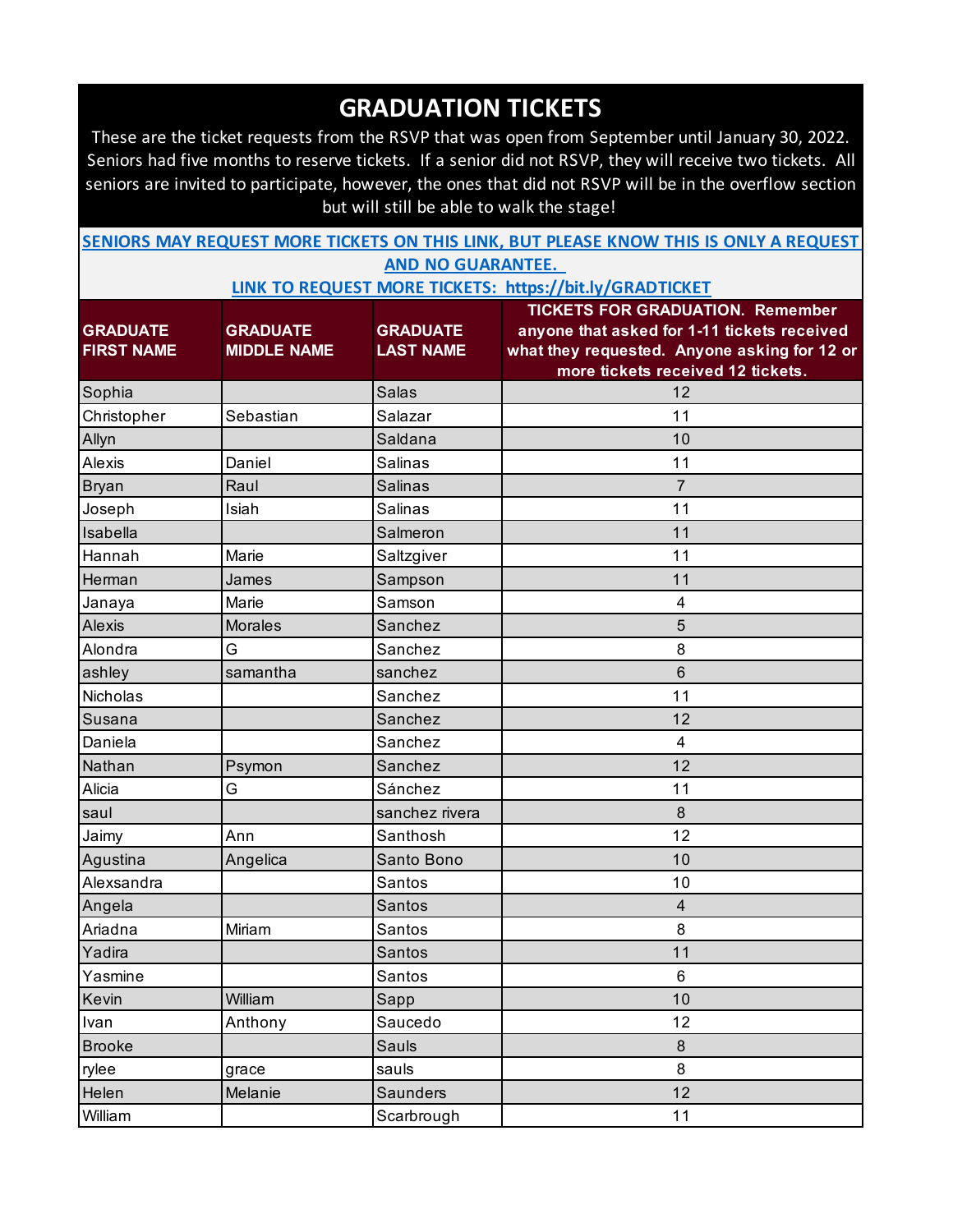These are the ticket requests from the RSVP that was open from September until January 30, 2022. Seniors had five months to reserve tickets. If a senior did not RSVP, they will receive two tickets. All seniors are invited to participate, however, the ones that did not RSVP will be in the overflow section but will still be able to walk the stage!

| SENIORS MAY REQUEST MORE TICKETS ON THIS LINK, BUT PLEASE KNOW THIS IS ONLY A REQUEST |                          |  |  |  |
|---------------------------------------------------------------------------------------|--------------------------|--|--|--|
|                                                                                       | <b>AND NO GUARANTEE.</b> |  |  |  |

|                   |                       |                      | <b>TICKETS FOR GRADUATION. Remember</b>      |
|-------------------|-----------------------|----------------------|----------------------------------------------|
| <b>GRADUATE</b>   | <b>GRADUATE</b>       | <b>GRADUATE</b>      | anyone that asked for 1-11 tickets received  |
| <b>FIRST NAME</b> | <b>MIDDLE NAME</b>    | <b>LAST NAME</b>     | what they requested. Anyone asking for 12 or |
|                   |                       |                      | more tickets received 12 tickets.            |
| Grace             | Elizabeth             | Schmidt              | 7                                            |
| Nia               | Donae                 | Searl                | 10                                           |
| Mariah            | <b>Annette Simone</b> | Sears                | 11                                           |
| Sean              | Matthew               | Seaton               | 5                                            |
| <b>Braulio</b>    |                       | Secundino            | 6                                            |
| Jacqueline        |                       | Secundino            | 12                                           |
| Mayra             | <b>Briceida</b>       | Secundino Luis       | 11                                           |
| Cesar             | Junior                | Secundino<br>Reyes   | 12                                           |
| Ivan              |                       | Secundino<br>Sanchez | 3                                            |
| Sydney            | Elisabeth             | Segura               | 10                                           |
| Sean              | Michael               | Seran                | $\overline{4}$                               |
| Jaxon             | Ryan                  | Shelby               | 12                                           |
| Jaxon             | Ryan                  | Shelby               | 12                                           |
| Dannelys          |                       | Sierra               | 5                                            |
| Hning             |                       | Sii                  | 11                                           |
| Kirsten           | Alexandria            | Simmons-White        | 11                                           |
| Sophia            | JoLee                 | Sims                 | 5                                            |
| Madison           | <b>Belle</b>          | <b>Sites</b>         | $\overline{7}$                               |
| David             | Coleman               | Smiley               | 11                                           |
| Alaysha           | Deunna                | Smith                | 10                                           |
| <b>Brock</b>      | Warden                | Smith                | $\overline{4}$                               |
| <b>DRAYLON</b>    | <b>JAUMOLL</b>        | <b>SMITH</b>         | 12                                           |
| Jazzmine          | Samarra               | Smith                | 12                                           |
| Na'Em             | Lawrence              | Smith                | 11                                           |
| Kameron           | Douglas               | Smith                | 12                                           |
| Aiden             | Adam                  | Snyder               | 10                                           |
| Nicole            | Renee                 | Solete               | 12                                           |
| Stephanie         |                       | Solis                | 8                                            |
| Amilcar Jose      | Manuel                | Solis Herrera        | $\overline{7}$                               |
| Melanny           | Estefany              | Solis Herrera        | 5                                            |
| Michelle          |                       | Solorzano            | $\overline{7}$                               |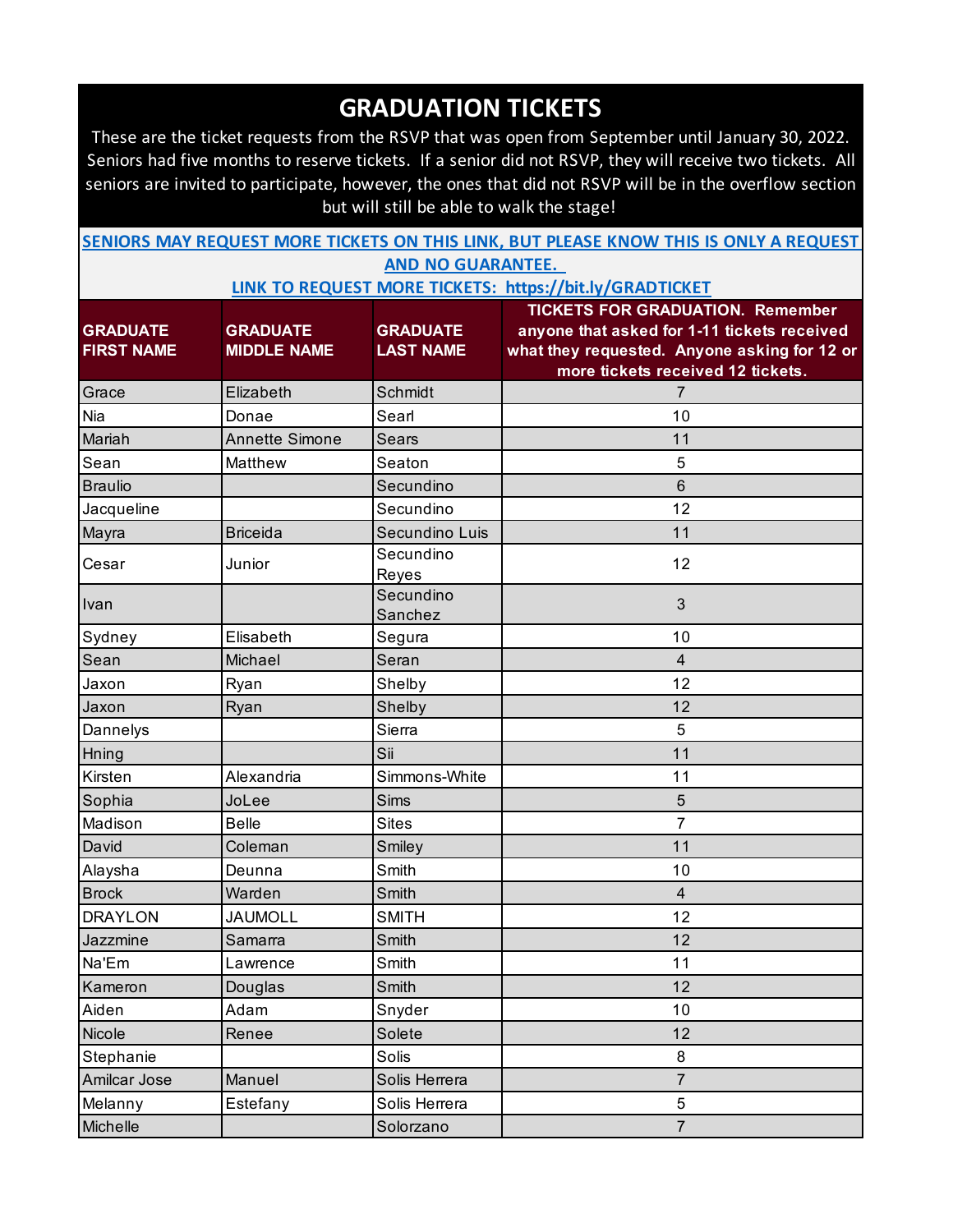These are the ticket requests from the RSVP that was open from September until January 30, 2022. Seniors had five months to reserve tickets. If a senior did not RSVP, they will receive two tickets. All seniors are invited to participate, however, the ones that did not RSVP will be in the overflow section but will still be able to walk the stage!

| SENIORS MAY REQUEST MORE TICKETS ON THIS LINK, BUT PLEASE KNOW THIS IS ONLY A REQUEST |  |  |  |  |  |  |  |  |  |  |
|---------------------------------------------------------------------------------------|--|--|--|--|--|--|--|--|--|--|
| <b>AND NO GUARANTEE.</b>                                                              |  |  |  |  |  |  |  |  |  |  |

|                   |                                 |                   | <b>TICKETS FOR GRADUATION. Remember</b>      |
|-------------------|---------------------------------|-------------------|----------------------------------------------|
| <b>GRADUATE</b>   | <b>GRADUATE</b>                 | <b>GRADUATE</b>   | anyone that asked for 1-11 tickets received  |
| <b>FIRST NAME</b> | <b>MIDDLE NAME</b>              | <b>LAST NAME</b>  | what they requested. Anyone asking for 12 or |
|                   |                                 |                   | more tickets received 12 tickets.            |
| Braydon           | Joshua                          | Sorensen          | 12                                           |
| Daniella          | De los Angeles                  | Soto              | 11                                           |
| Darien            | $\mathsf B$                     | Soto              | 4                                            |
| <b>Princess</b>   |                                 | Soto              | 11                                           |
| Elizabeth         |                                 | Soto-Noriega      | 9                                            |
| Jose              | Angel                           | Sparling Garcia   | 10                                           |
| Caleb             | Ryan                            | <b>Stevens</b>    | 11                                           |
| kaleb             | luther                          | stevens           | 5                                            |
| Leah              | Ryann                           | Stevenson         | 12                                           |
| Kaleb             | Matthew                         | <b>Stewart</b>    | 10                                           |
| Paris             | Jane                            | <b>Stiggers</b>   | 12                                           |
| Alyssa            | Nicole                          | <b>Stoller</b>    | 10                                           |
| Ziah-A'Dre        |                                 | Strambler         | $12*$ L                                      |
| Linda             |                                 | Sui               | 12                                           |
| Bawi              | Hmen                            | Sung              | 12                                           |
| <b>Biak</b>       | Tha                             | Sung              | 12                                           |
| Rebecca           | Sui Tin                         | Sung              | 11                                           |
| Sophia            | Ann                             | Sutherland        | 9                                            |
| Rachel            | Lynn                            | Swinson           | 11                                           |
| Raúl              | Aranda                          | <b>Tabares</b>    | 11                                           |
| Chris             | Alan                            | Tamayo            | 3                                            |
| Jose              |                                 | Tapia             | 6                                            |
| Donald            | Russell                         | <b>Tarver III</b> | $10*$ L                                      |
| Kaylee            | <b>Montina Nicole</b><br>Lashay | Tavron            | 12                                           |
| Megan             | Rebecca                         | Taylor            | 10                                           |
| Matthew           | S                               | Taylor            | 9                                            |
| Caidyn            | Dior                            | Teal-Gamble       | 11                                           |
| <b>DAVID</b>      |                                 | <b>THANG</b>      | $\overline{7}$                               |
| Siang             |                                 | Thang             | 6                                            |
| Van               | Sui                             | Thang             | $5\phantom{.}$                               |
| Daniel            | Za Lian                         | Thawng            | 11                                           |
| Van               | Tha                             | Thawng            | $\overline{4}$                               |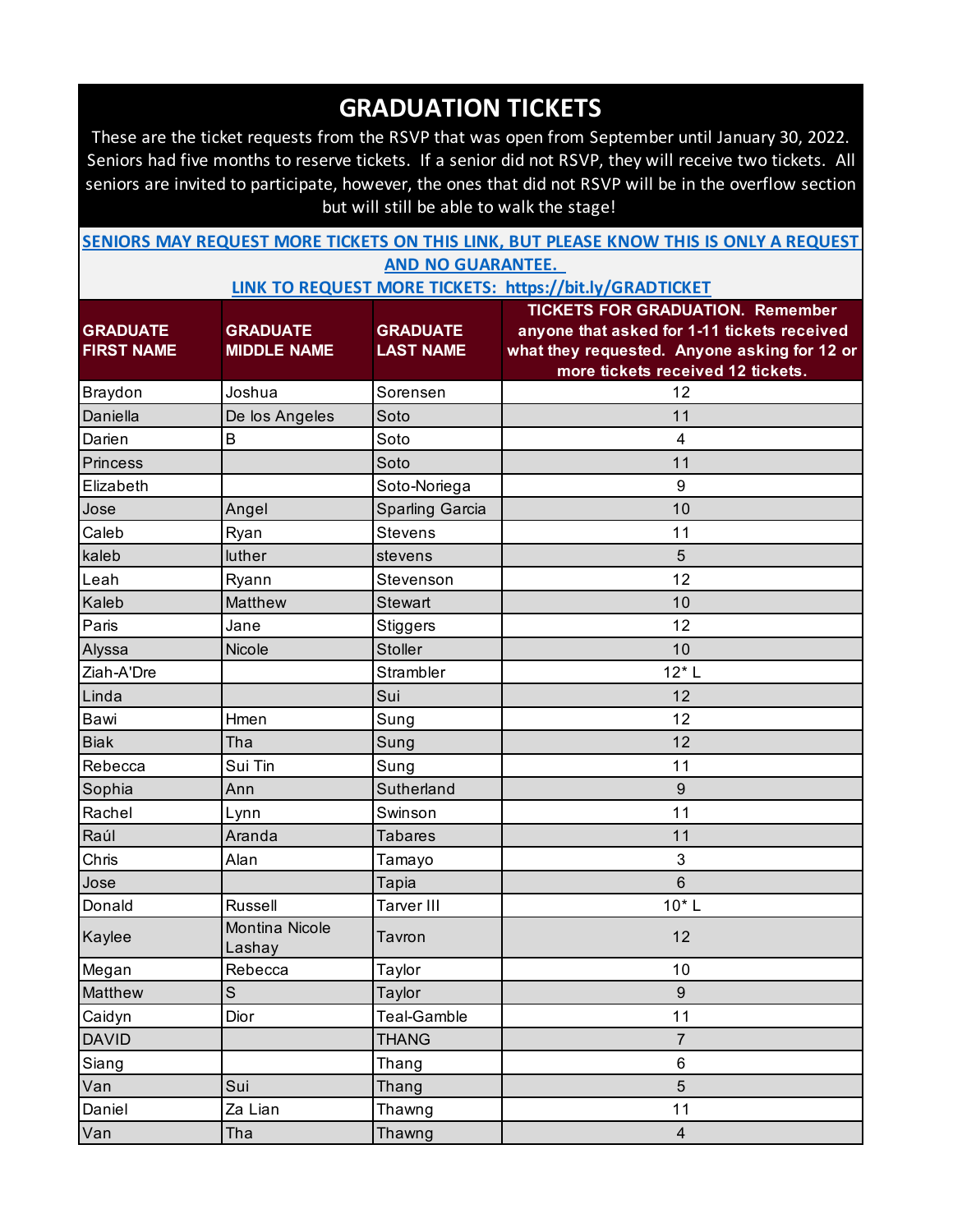These are the ticket requests from the RSVP that was open from September until January 30, 2022. Seniors had five months to reserve tickets. If a senior did not RSVP, they will receive two tickets. All seniors are invited to participate, however, the ones that did not RSVP will be in the overflow section but will still be able to walk the stage!

| SENIORS MAY REQUEST MORE TICKETS ON THIS LINK, BUT PLEASE KNOW THIS IS ONLY A REQUEST |  |  |  |  |  |  |  |  |  |  |
|---------------------------------------------------------------------------------------|--|--|--|--|--|--|--|--|--|--|
| <b>AND NO GUARANTEE.</b>                                                              |  |  |  |  |  |  |  |  |  |  |

|                   |                    |                      | <b>TICKETS FOR GRADUATION. Remember</b>      |
|-------------------|--------------------|----------------------|----------------------------------------------|
| <b>GRADUATE</b>   | <b>GRADUATE</b>    | <b>GRADUATE</b>      | anyone that asked for 1-11 tickets received  |
| <b>FIRST NAME</b> | <b>MIDDLE NAME</b> | <b>LAST NAME</b>     | what they requested. Anyone asking for 12 or |
|                   |                    |                      | more tickets received 12 tickets.            |
| Alexandra         | Noel               | <b>Thiede</b>        | 12                                           |
| Ngun              | Tin                | Thlem                | 11                                           |
| Pharrell          |                    | Thomas               | 3                                            |
| Kameron           | Degregory          | Thomas smoker        | 12                                           |
| Ca                | Bor                | Tial                 | 12                                           |
| Omega             | Ni Hlei            | Tial                 | 11                                           |
| Rylie             | Jade               | Tierney              | 10                                           |
| Anahi             |                    | Tinoco Policarpo     | 11                                           |
| Mahna             | Grace              | Tomlin               | 12                                           |
| Sneha             |                    | Tony                 | $\boldsymbol{9}$                             |
| Kevin             |                    | Torrado              | 6                                            |
| Carmen            |                    | <b>Torres</b>        | 12                                           |
| Crystal           | Marlene            | <b>Torres</b>        | 12                                           |
| Daniel            | Michael            | <b>Torres</b>        | 10                                           |
| Kevin             |                    | <b>Torres</b>        | 12                                           |
| <b>OSCAR</b>      |                    | <b>TORRES</b>        | 11                                           |
| Wendy             |                    | <b>Torres</b>        | 12                                           |
| Andrew            | Maximus            | <b>Torres</b>        | 11                                           |
| Jacob             | Aramis             | <b>Torres</b>        | 11                                           |
| Mateo             |                    | <b>Torres</b>        | 11                                           |
| Veronica          |                    | <b>Torres Franco</b> | 12                                           |
| Raygan            | Lorraine           | Townsend             | 11                                           |
| Kendall           | Dena               | Traylor              | 8                                            |
| Faith             | Mackenzie          | Trevino              | 11                                           |
| Mille             | Juakem             | Trevino              | 7                                            |
| Shane             | <b>Bartel</b>      | <b>Trigg</b>         | 11                                           |
| Ta'John           | Lynn               | <b>Trigg</b>         | 12                                           |
| Himesh            |                    | Tumbahangphe         | $\mathfrak{S}$                               |
| Taylor            | Renae              | Turner               | 11                                           |
| <b>EMILY</b>      | <b>ESE</b>         | <b>UDABOR</b>        | 12                                           |
| Van               | Lian               | Uk                   | 10                                           |
| Harry             |                    | Valadez              | 11                                           |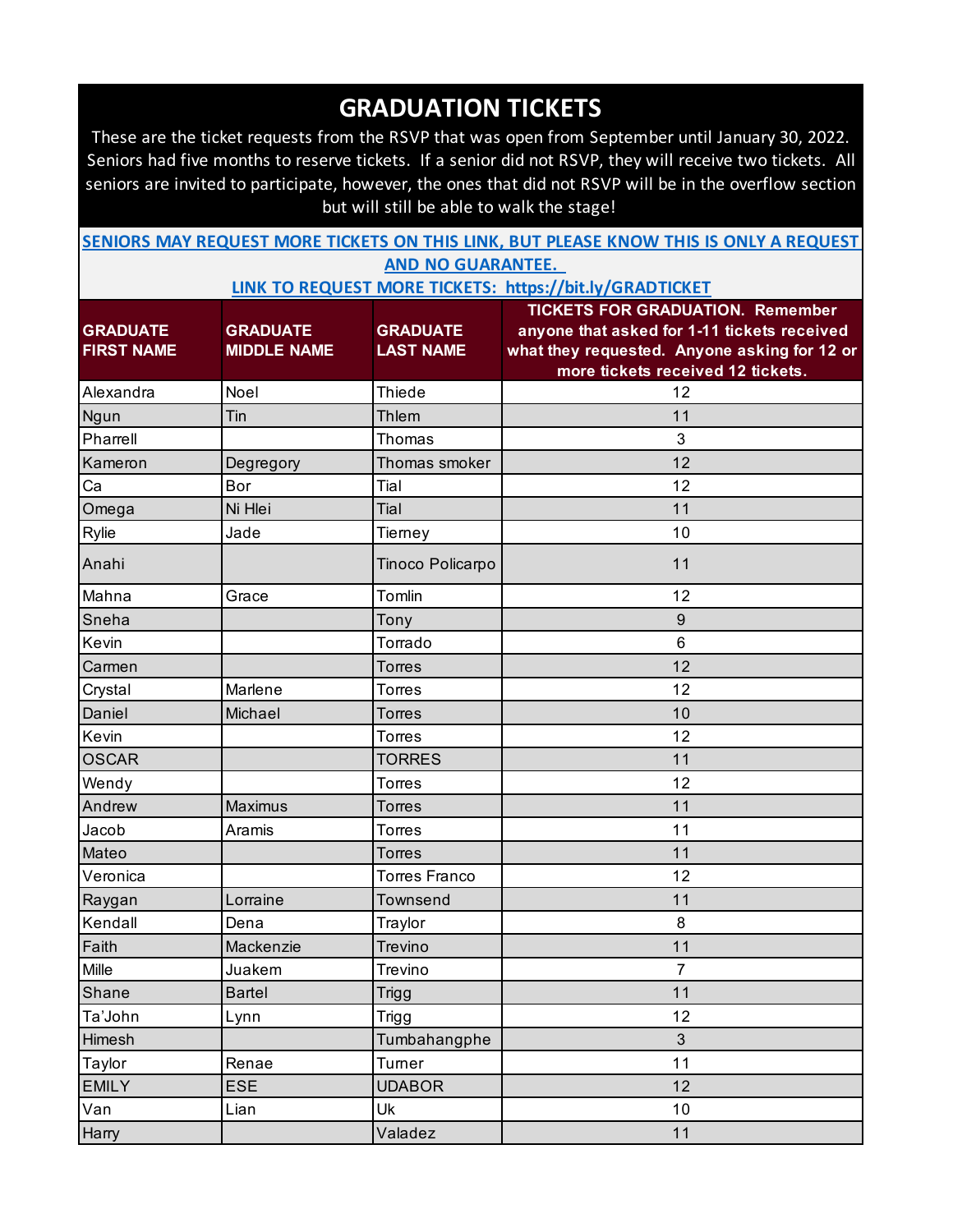These are the ticket requests from the RSVP that was open from September until January 30, 2022. Seniors had five months to reserve tickets. If a senior did not RSVP, they will receive two tickets. All seniors are invited to participate, however, the ones that did not RSVP will be in the overflow section but will still be able to walk the stage!

| SENIORS MAY REQUEST MORE TICKETS ON THIS LINK, BUT PLEASE KNOW THIS IS ONLY A REQUEST |                          |  |  |  |
|---------------------------------------------------------------------------------------|--------------------------|--|--|--|
|                                                                                       | <b>AND NO GUARANTEE.</b> |  |  |  |

|                   |                    |                        | <b>TICKETS FOR GRADUATION. Remember</b>      |
|-------------------|--------------------|------------------------|----------------------------------------------|
| <b>GRADUATE</b>   | <b>GRADUATE</b>    | <b>GRADUATE</b>        | anyone that asked for 1-11 tickets received  |
| <b>FIRST NAME</b> | <b>MIDDLE NAME</b> | <b>LAST NAME</b>       | what they requested. Anyone asking for 12 or |
|                   |                    |                        | more tickets received 12 tickets.            |
| Joaquín           | Ignacio            | Valderrama<br>Roach    | 12                                           |
| Vanessa           | Janeth             | Valdes                 | 11                                           |
| <b>Brenda</b>     |                    | Valdez                 | 8                                            |
| Mario             | Alexander          | Valenzuela             | 11                                           |
| Axel              | Omar               | Vallecillo             | 11                                           |
| Orchid            |                    | Van                    | 12                                           |
| Allison           | Denise             | Vanegss                | 6                                            |
| Olivia            | Grace              | Vanover                | 6                                            |
| Yahir             |                    | Varela                 | 11                                           |
| Kamilah           | Lizeth             | Vargas                 | 11                                           |
| <b>SUHEIDY</b>    | <b>KIMBERLY</b>    | <b>VARGAS</b>          | 10                                           |
| Yuridia           | Cristina           | Vargas<br>Hernandez    | $\overline{7}$                               |
| Axel              | Jimy               | Vargas-Melchor         | 5                                            |
| Leah              | Sarah              | Varughese              | 12                                           |
| Jennifer          | Daniela            | Vasquez                | 10                                           |
| Celina            | Marie              | Vasquez                | 11                                           |
| Hannah            |                    | Vazquez                | 11                                           |
| Maribel           |                    | Vazquez                | $\overline{5}$                               |
| Rosaisela         |                    | Vazquez                | 8                                            |
| Adam              | Ernesto            | <b>Velasco Alvarez</b> | 10                                           |
| Julian            | Maximilliano       | Velasquez              | 11                                           |
| <b>Bryan</b>      |                    | Vences                 | 11                                           |
| evelyn            |                    | vences                 | 6                                            |
| Eduardo           | Steven             | Ventura                | $\overline{7}$                               |
| Jair              |                    | Ventura                | 11                                           |
| Diana             | Suyapa             | Ventura                | 12                                           |
| Kimberly          |                    | Ventura                | 8                                            |
| Marvin            | Aquino             | Vertiz                 | $5\phantom{.}$                               |
| Marco             | Antonio            | Victoria               | 11                                           |
| crystal           | janet              | villafuerte            | $\,6\,$                                      |
| Daniela           |                    | Villarreal             | 11                                           |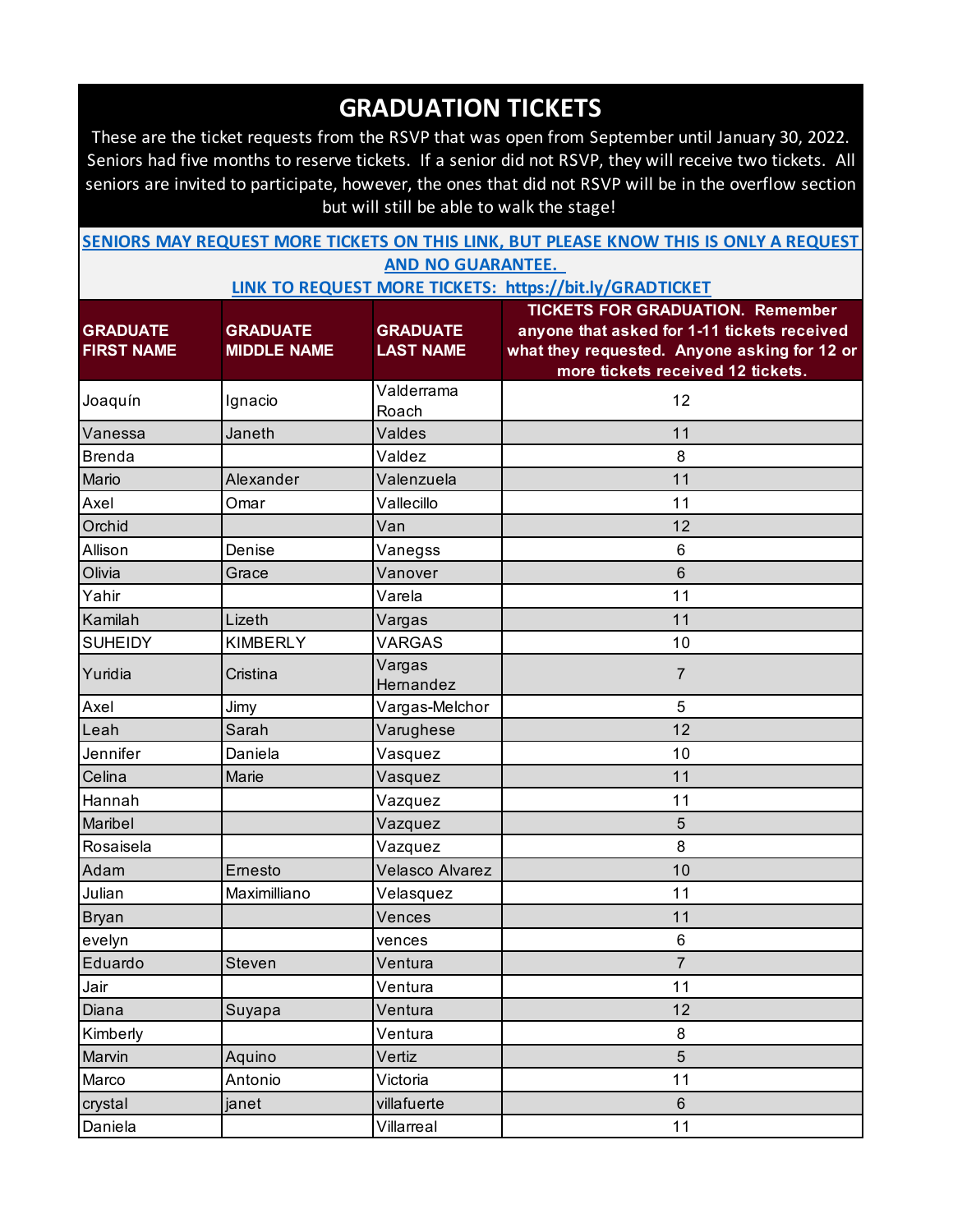These are the ticket requests from the RSVP that was open from September until January 30, 2022. Seniors had five months to reserve tickets. If a senior did not RSVP, they will receive two tickets. All seniors are invited to participate, however, the ones that did not RSVP will be in the overflow section but will still be able to walk the stage!

| SENIORS MAY REQUEST MORE TICKETS ON THIS LINK, BUT PLEASE KNOW THIS IS ONLY A REQUEST |                          |  |  |  |
|---------------------------------------------------------------------------------------|--------------------------|--|--|--|
|                                                                                       | <b>AND NO GUARANTEE.</b> |  |  |  |

|                   |                         |                  | <b>TICKETS FOR GRADUATION. Remember</b>      |
|-------------------|-------------------------|------------------|----------------------------------------------|
| <b>GRADUATE</b>   | <b>GRADUATE</b>         | <b>GRADUATE</b>  | anyone that asked for 1-11 tickets received  |
| <b>FIRST NAME</b> | <b>MIDDLE NAME</b>      | <b>LAST NAME</b> | what they requested. Anyone asking for 12 or |
|                   |                         |                  | more tickets received 12 tickets.            |
| Juan              | Carlos                  | Villarreal       | 12                                           |
| Robert            | Andrew                  | Villarreal       | 11                                           |
| Vianney           |                         | Villarreal       | 11                                           |
| Joshua            | Zee                     | Vincent Jr.      | 12                                           |
| Giovanna          | Isabella                | Violante         | 11                                           |
| Trang             | Phuong                  | Vo               | 3                                            |
| Keith             | Antell                  | Voss             | $\boldsymbol{9}$                             |
| Connor            | James                   | Wade             | 7                                            |
| Damon             | Javion                  | Walker           | 12                                           |
| Elijah            | Jahmaal                 | Walker           | 11                                           |
| Gracelynn         | Miranda                 | Walker           | 12                                           |
| Gage              | Clayton                 | Walker           | $\boldsymbol{9}$                             |
| Timothy           | Joel                    | Wallace          | 12                                           |
| Jasmine           |                         | Waller           | 12                                           |
| Donavan           | Alan                    | <b>Walters</b>   | 11                                           |
| Azle              | $\overline{\mathsf{R}}$ | Washington       | 11                                           |
| Audrey            | Elizabeth               | Webb             | 12                                           |
| Jadyn             | Lynn                    | Wells            | $\overline{7}$                               |
| Quiasia           | <b>Nicole</b>           | <b>Wells</b>     | 12                                           |
| Katelyn           | Elise                   | West             | 12                                           |
| <b>Elise</b>      | Demetria                | West             | 11                                           |
| Nicole            | Maria                   | Whitacre         | 10                                           |
| Jaden             | Elijah                  | Whitaker         | 10                                           |
| Jorian            | Jorian                  | Whitfield        | $4^*$ L                                      |
| Jennifer          | Rose                    | Wilbur           | 8                                            |
| Davron            | <b>Tyler</b>            | Wilburn          | 12                                           |
| Jackson           | Autry                   | Wilhelm          | 6                                            |
| Shirlishua        | Shaniece                | Wilkerson        | 12                                           |
| Lawrence          | Deon                    | Williams         | 10                                           |
| Lynijah           | Iraonia                 | Williams         | 11                                           |
| Savanna           | Kiara                   | Williams         | $\overline{7}$                               |
| Tristin           | Michael                 | Williams         | $\overline{7}$                               |